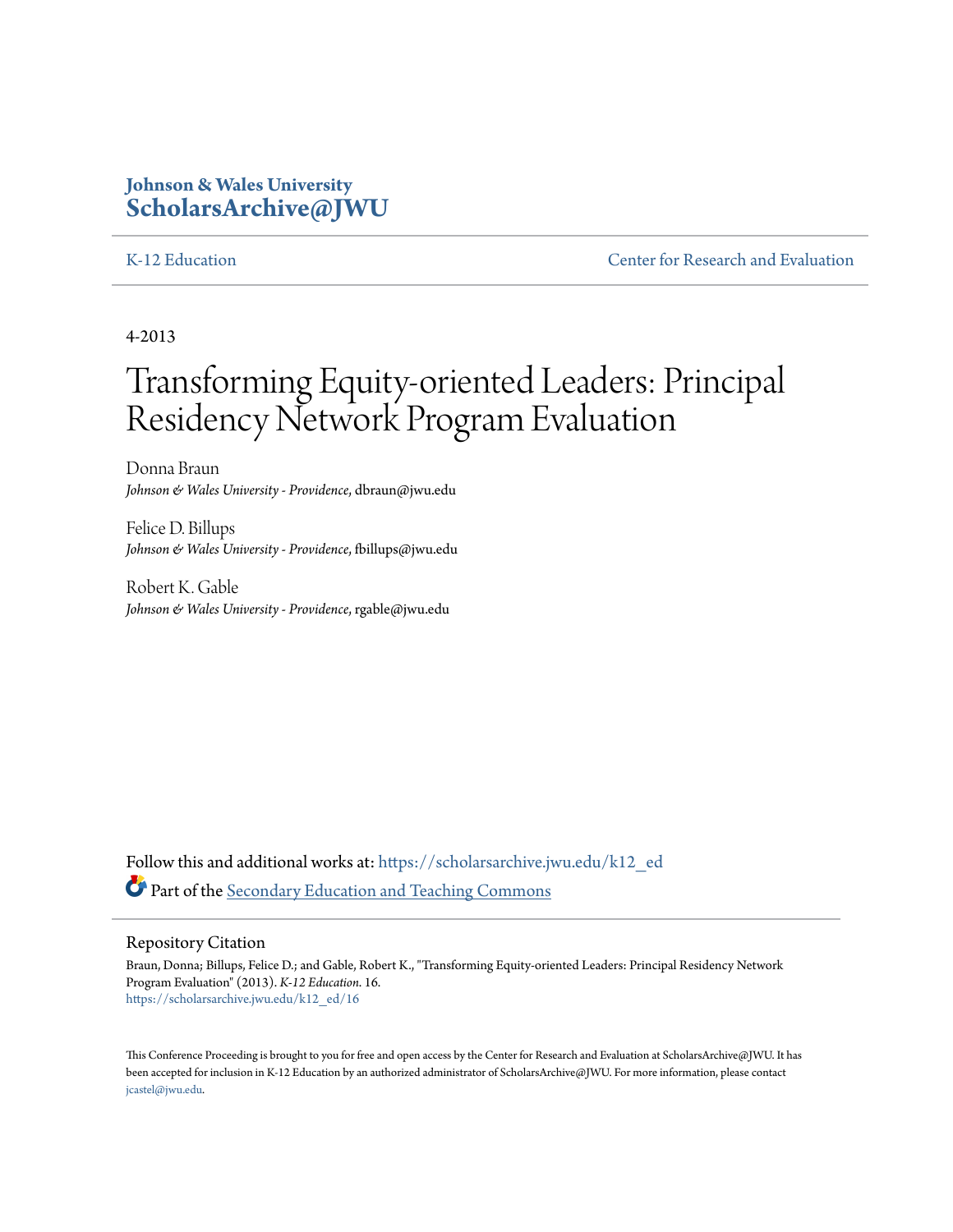# **Transforming Equity-Oriented Leaders: Principal Residency Network Program Evaluation**

Donna Braun, Ed.D.

Center for Leadership and Educational Equity School of Education Alan Shawn Feinstein Graduate School Center for Research and Evaluation Johnson & Wales University

Fellice D. Billups, Ed.D.

School of Education Alan Shawn Feinstein Graduate School Center for Research and Evaluation Johnson & Wales University

Robert K.Gable, Ed.D.

School of Education Alan Shawn Feinstein Graduate School Center for Research and Evaluation Johnson & Wales University

**Corresponding Author**: Donna Braun, Ed.D., Principal Residency Network, PO Box 9259,

Providence, RI 02940. Phone: 401-316-8380. Fax: 508-409-3010. Email: DBraun@jwu.edu.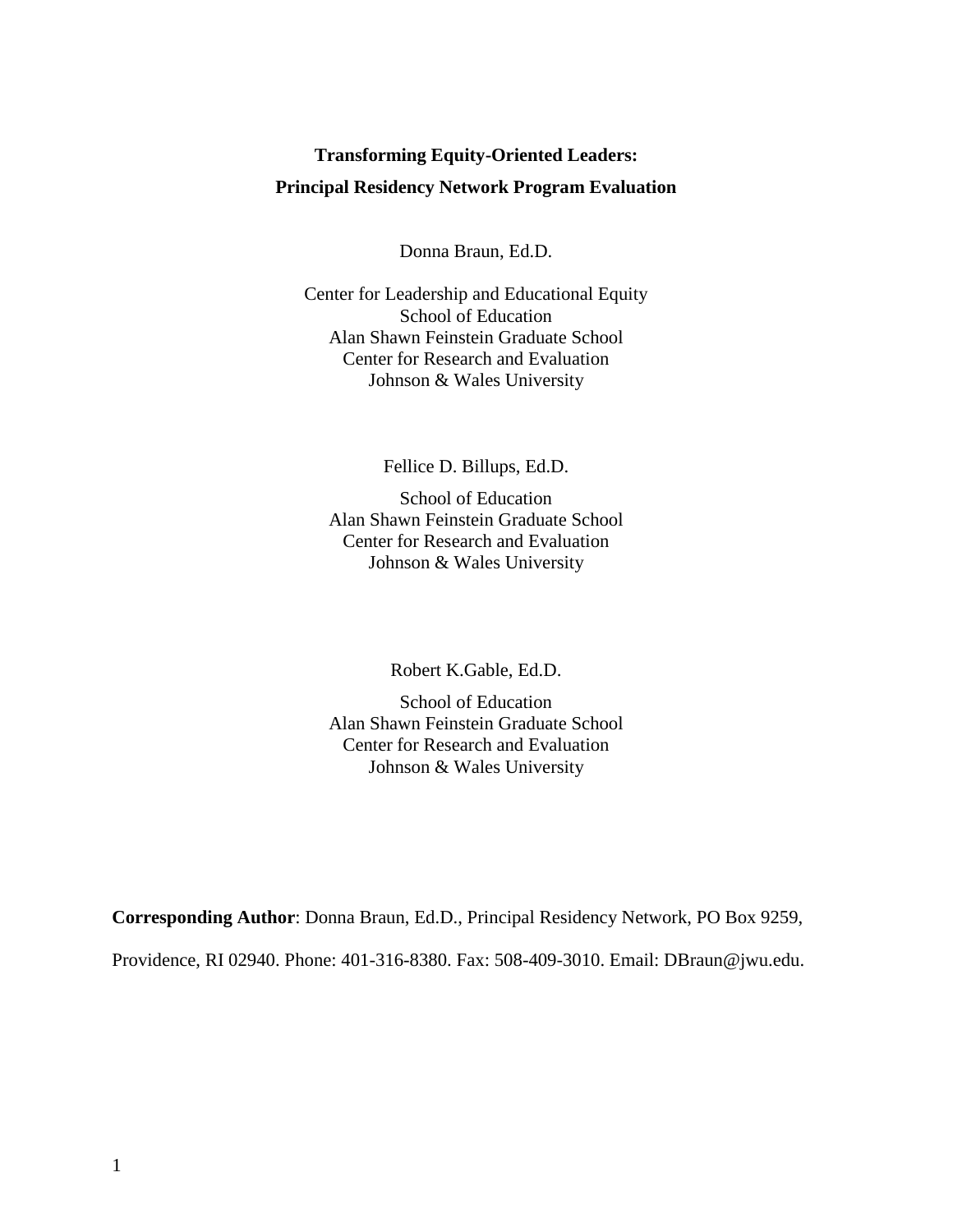# **Transforming Equity-Oriented Leaders: Principal Residency Network Program Evaluation**

#### **Summary**

After 12 years focused on developing school leaders who act as change agents for educational equity, the Principal Residency Network (PRN) partnered with Johnson and Wales University's Center for Research and Evaluation to conduct a utilization-focused (Patton, 2002) program evaluation. The PRN is a principal preparation program of the non-profit organization, the Center for Leadership and Educational Equity. This sequential explanatory mixed methods study explored PRN graduates' outcomes and perceptions of the program, with an overarching purpose of creating a coherent data collection and inquiry process to be used by program staff on an ongoing basis. Following the development of an evaluation framework, Phase I of the study consisted of collecting assessment data and feedback from current PRN participants, as well as administering a survey questionnaire to recent graduates of the program (*N=*14), previously administered in 2005 (*N*=21) and 2009 (*N*=6). Phase II of this evaluation was designed to further explore recent graduates' perceptions of the nature and relevancy of the program in developing their commitment and skill to lead for equity in order to recommend program improvements; *N*=7 participated in a 90 minute focus group. Findings indicated four conclusions from which recommendations were drawn: the program is achieving strong results, participants perceive the program to have an interconnected and coherent focus on preparing them to be equity-oriented leaders, the mentor is a critical component, and modeling the cycle of inquiry created through this evaluative study is important.

#### **Program Framework**

The Principal Residency Network (PRN) is a principal preparation program of the Center for Leadership and Educational Equity. The program was initiated in 2000 as a state-approved

2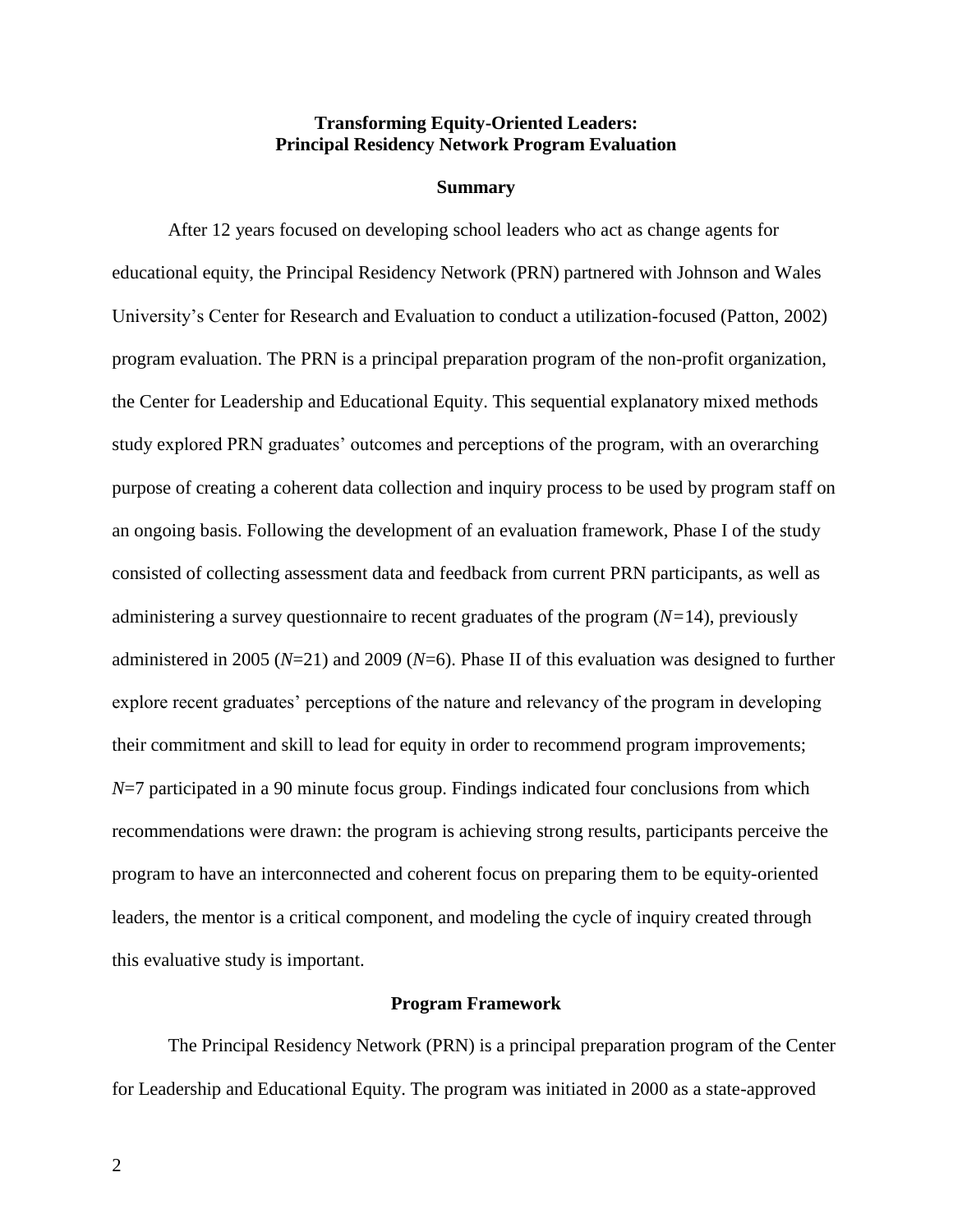administrator certification program featuring an intensive residency with a mentor principal and a cohort structure. The PRN has continuously identified, implemented, and refined the researchbased practices identified in Table 1 through ongoing efforts to collect and evaluate data for the purpose of program improvement. For a more extensive discussion of the theoretical framework and literature that supports the principal preparation practices listed in Table 1 and used by the

PRN, see Braun, Gable, & Kite (2011a; 2011b).

| Practices                                                                | Supporting Research and Reviews of Literature                                                                                                                                                                             |
|--------------------------------------------------------------------------|---------------------------------------------------------------------------------------------------------------------------------------------------------------------------------------------------------------------------|
| <b>Structural</b>                                                        |                                                                                                                                                                                                                           |
| • Partnerships between<br>universities and districts                     | Darling-Hammond, LaPointe, Meyerson, Orr, & Cohen, 2007;<br>Jackson & Kelly, 2002; Milstein & Krueger, 1997; Murphy,<br>1993, 1999; Orr, 2006; SREB, 2006; USDOE, 2004                                                    |
| • Program developers'<br>commitment                                      | Darling-Hammond et al., 2007; USDOE, 2004                                                                                                                                                                                 |
| • Rigorous entrance<br>requirements for strong<br>and diverse candidates | Bredeson, 1996; Darling-Hammond et al., 2007; Hart & Pounder,<br>1999; Jackson & Kelly, 2002; Lauder, 2000; Leithwood & Jantzi,<br>1996; Milstein & Krueger, 1997; Murphy, 1993; Orr, 2006;<br>SREB, 2006; USDOE, 2004    |
| • Financial support, release<br>time for participants                    | Darling-Hammond et al., 2007; Leithwood & Jantzi, 1996;<br>Milstein & Krueger, 1997; SREB, 2006                                                                                                                           |
| • Supportive district and<br>state infrastructure                        | Darling-Hammond et al., 2007; Orr, 2006; SREB, 2006                                                                                                                                                                       |
| • Program monitoring for<br>improvement                                  | Lauder, 2000; Leithwood & Jantzi, 1996; Milstein & Krueger,<br>1997; Orr, 2006; SREB, 2006; USDOE, 2004                                                                                                                   |
| <b>Content</b>                                                           |                                                                                                                                                                                                                           |
| · Standards-based content                                                | Darling-Hammond et al., 2007; Jackson & Kelly, 2002; Lauder,<br>2000; Orr, 2006; SREB, 2006; USDOE, 2004                                                                                                                  |
| • Coherent and relevant<br>curriculum                                    | Darling-Hammond et al., 2007; Jackson & Kelly, 2002; Milstein<br>& Krueger, 1997; Orr, 2006; SREB, 2006; USDOE, 2003                                                                                                      |
| • Individualized content                                                 | Jackson & Kelly, 2002; Lauder, 2000; Leithwood & Jantzi, 1996                                                                                                                                                             |
| • Focus on shared                                                        | Elmore, 1999; Jackson & Kelly, 2002; LaPoint, Meyerson, &                                                                                                                                                                 |
| instructional leadership                                                 | Darling-Hammond, 2005; Leithwood & Jantzi; 1996; McCarthy,<br>1999; Orr, 2006; SREB, 2006                                                                                                                                 |
| • Focus on equity and<br>school reform                                   | Jackson & Kelly, 2002; LaPoint et al., 2005; Leithwood & Jantzi,<br>1996; McCarthy, 1999; Murphy, 1999; Orr, 2006; SREB, 2006                                                                                             |
| <b>Delivery</b>                                                          |                                                                                                                                                                                                                           |
| • High quality internship                                                | Darling-Hammond et al., 2007; Hart & Pounder, 1999; Jackson &<br>Kelly, 2002; Lauder, 2000; Leithwood & Jantzi, 1996;<br>Leithwood, Seashore Louis, Anderson, & Wahlstron, 2004;<br>Murphy, 1993; SREB, 2006; USDOE, 2004 |

Table 1: *Principal Preparation Program Practices and Supporting Literature*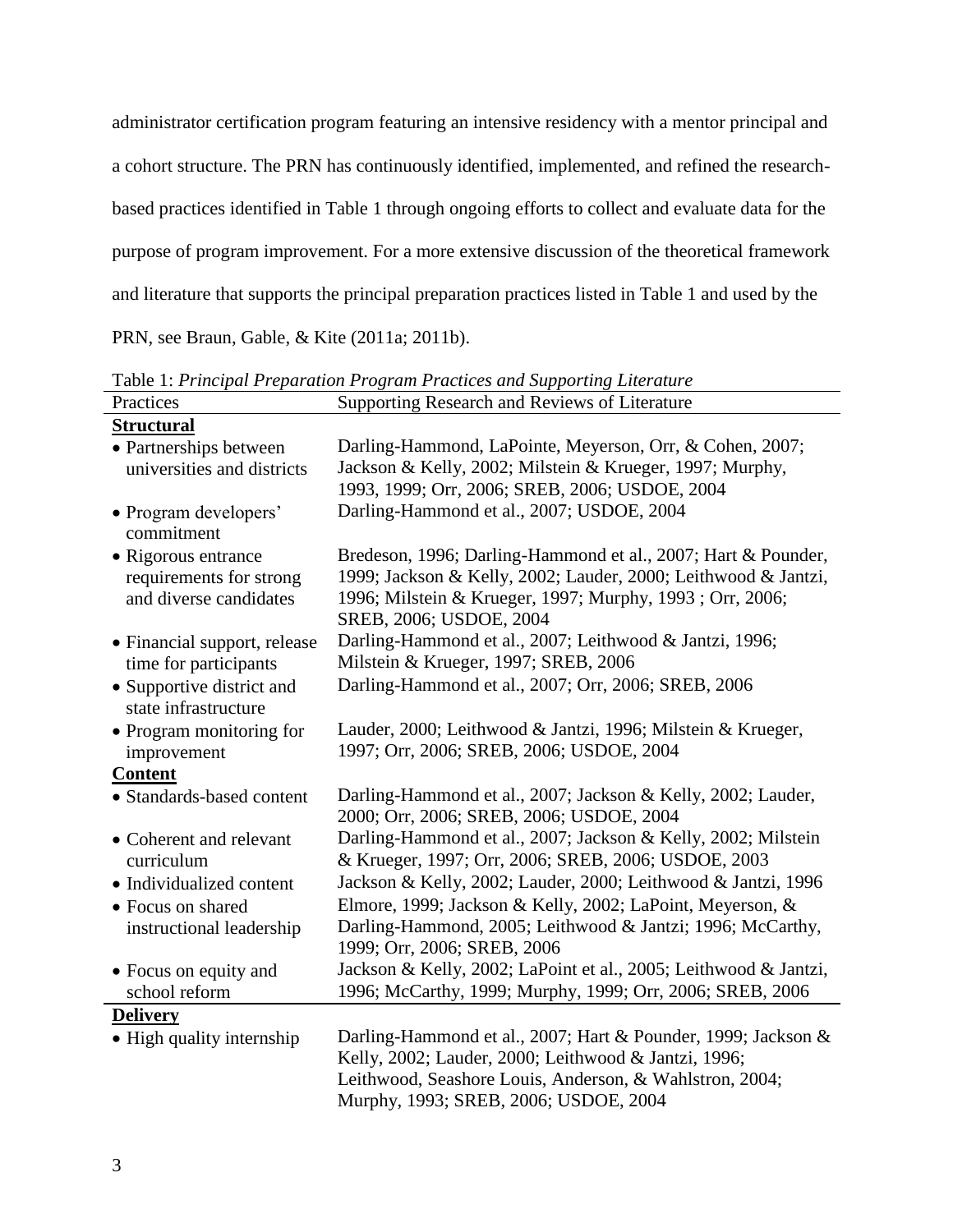| • Problem-based learning  | Darling-Hammond et al., 2007; Hart & Pounder, 1999; Jackson &<br>Kelly, 2002; Lauder, 2000; Leithwood & Jantzi, 1996;<br>Leithwood et al., 2004; McCarthy, 1999; Murphy, 1993, 1999; |
|---------------------------|--------------------------------------------------------------------------------------------------------------------------------------------------------------------------------------|
|                           | Orr, 2006; SREB, 2006                                                                                                                                                                |
| • Mentoring or coaching   | Darling-Hammond et al., 2007; Jackson & Kelly, 2002; Lauder,                                                                                                                         |
|                           | 2000; Leithwood & Jantzi, 1996; Milstein & Krueger, 1997;                                                                                                                            |
|                           | Murphy, 1993; SREB, 2006                                                                                                                                                             |
| • Cohort structure        | Darling-Hammond et al., 2007; Hart & Pounder, 1999; Jackson &                                                                                                                        |
|                           | Kelly, 2002; Leithwood & Jantzi, 1996; McCarthy, 1999;                                                                                                                               |
|                           | Milstein & Krueger, 1997; USDOE, 2004                                                                                                                                                |
| • Habit of Reflection     | Davis, Darling-Hammond, LaPoint, & Meyerson, 2005; LaPoint                                                                                                                           |
|                           | et al., 2005; Lauder, 2000; Leithwood & Jantzi, 1996; Milstein &                                                                                                                     |
|                           | Krueger, 1997; SREB, 2006                                                                                                                                                            |
| • Performance assessments | Hart & Pounder, 1999; Jackson & Kelly, 2002; Lauder, 2000;                                                                                                                           |
|                           | Leithwood & Jantzi, 1996; Orr, 2006; SREB, 2006; USDOE,                                                                                                                              |
|                           | 2004                                                                                                                                                                                 |

With a mission to develop principals who champion educational change through leadership

of innovative schools for the purpose of improving student achievement, the program has a

significant focus on preparing administrators to lead for equity. This approach is grounded in the

assumption that educational leaders can increase equitable outcomes for all students in schools

through specific practices (Ross & Berger, 2009). The equity-oriented leadership practices the

PRN aims to enable school leaders to enact are represented in Table 2.

| Curriculum     | Encourage staff members to talk about issues of diversity and social justice |
|----------------|------------------------------------------------------------------------------|
| Interpretation | Model equity beliefs for staff                                               |
|                | Clarify misconceptions about equity                                          |
|                | Create a safe, affirming school environment                                  |
| Instructional  | Enable teachers to provide students with the support they need<br>$\bullet$  |
| Practices      | Provide all students with access to the whole curriculum                     |
|                | Recognize the potential for bias in special education identification         |
|                | Support research-based instructional strategies                              |
| Assessment     | Monitor progress toward achievement gap reduction                            |
| and            | Use appropriate accommodations for assessments                               |
| Evaluation     | Discourage strategies that involve gaming the accountability system          |
|                | Celebrate all achievement gains<br>$\ddot{\phantom{0}}$                      |
|                | Increase the reliability of assessments for diverse student populations      |
|                | Avoid cultural, linguistic, and gender bias in tests                         |
| Community      | Recognize the expertise of parents and community members<br>$\blacksquare$   |
| Involvement    | Create partnerships with parents to support learning                         |

Table 2: *Leadership Practices for Equity Identified by Ross & Berger (2009)*

**Methodology**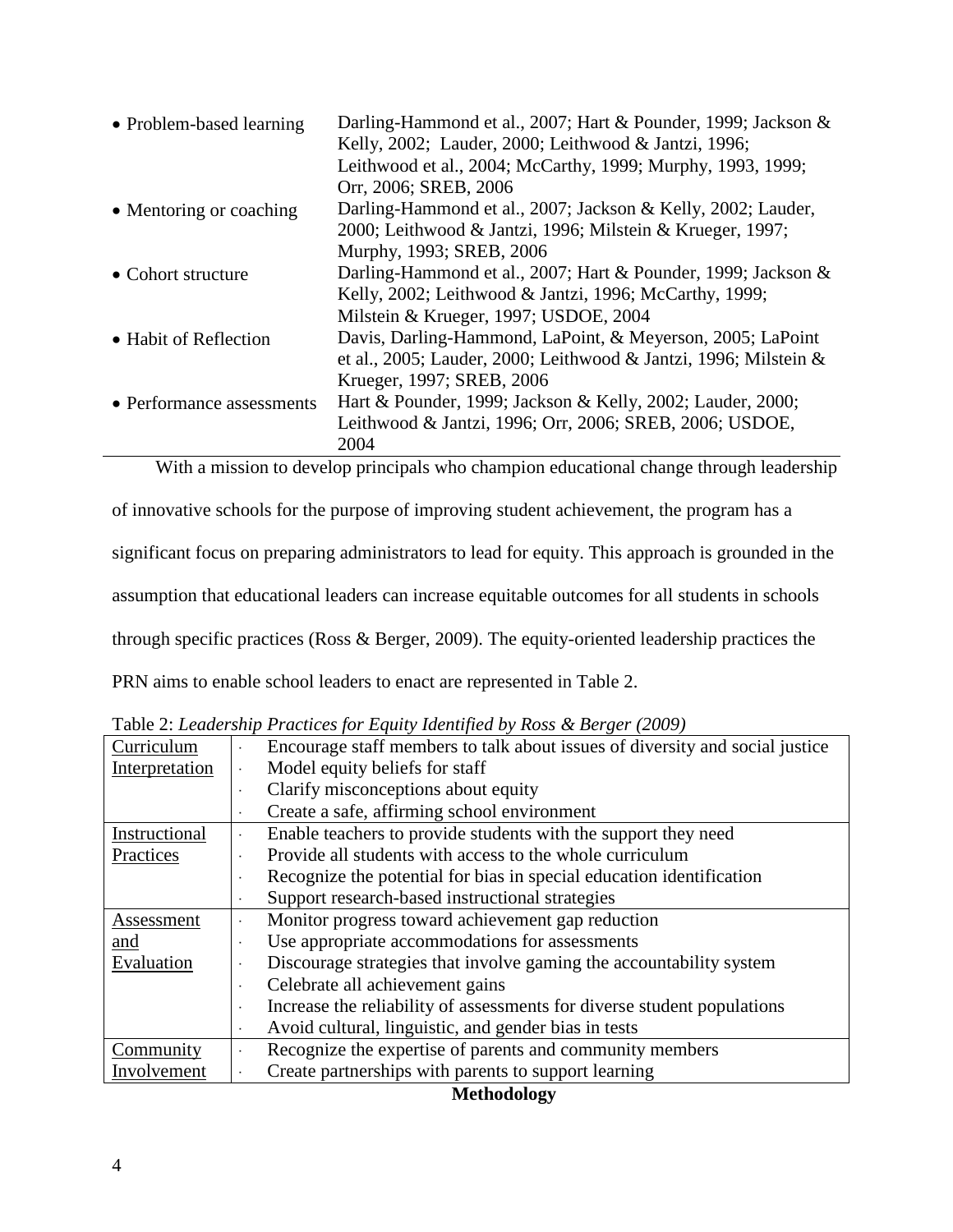As a utilization-focused program evaluation design (Patton, 2002), the study began with the development of an evaluation framework in partnership between the PRN a research team at the university. Figure 1 depicts the framework in the form of a Theory of Action (TOA). The goal was to use the program evaluation process as an opportunity to develop a consistent cycle of inquiry in which the preparation program staff could collect, analyze, and use data for the purposes of improving the program and modeling the inquiry process taught to aspiring principals to use in schools (Love, 2009). Therefore, the TOA/Evaluation Framework articulates the *Enabling*, *Intermediate*, and *Long-Term* program outcomes; the indicator data collected on the outcomes (bulleted in italics); and the timeline for data collection. Phase I of the study consisted of administering a survey questionnaire to recent graduates of the program and collecting assessment data and feedback from current PRN participants accessible at the time of the program evaluation (see indicator data underlined in Figure 1). Phase II was designed to further explore recent graduates' perceptions of the nature and relevancy of the program in developing their commitment and skill to lead for equity, an intermediate outcome in the TOA/Evaluation Framework. This section will describe the methodology for Phases I and II.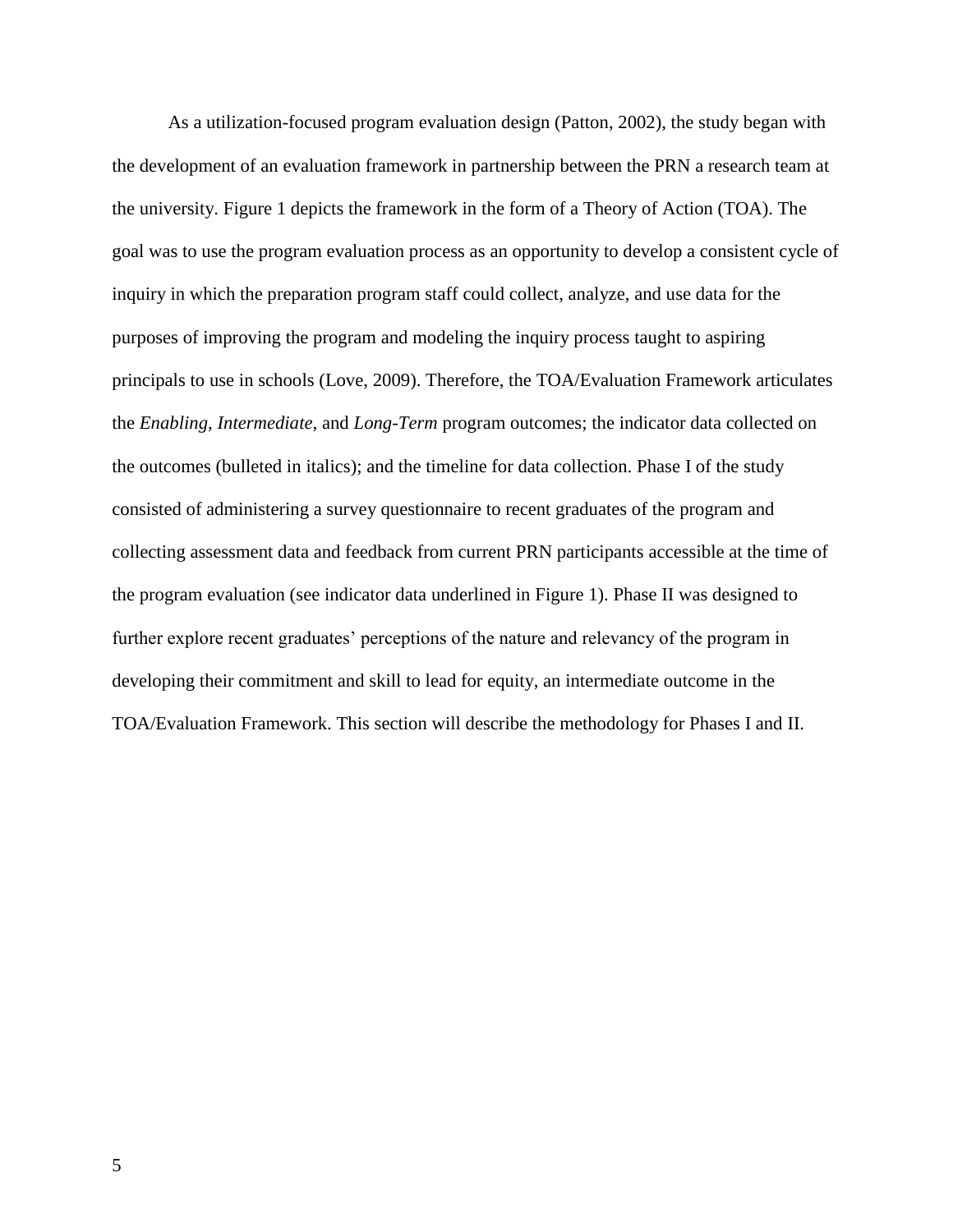| <b>PRN Practices</b>                          | <b>Enabling Outcomes</b><br>Measure annually    | <b>Intermediate Outcomes</b><br>Measure 2-3 years | <b>Long-Term Outcomes</b><br>Measure every 5 Years                       |
|-----------------------------------------------|-------------------------------------------------|---------------------------------------------------|--------------------------------------------------------------------------|
| <b>Structural</b>                             | <b>Caliber of Participants</b>                  | <b>Commitment/Skill to</b>                        | <b>Increased Student</b>                                                 |
| • partnerships                                | •Ratings on aspiring and                        | <b>Lead for Equity</b>                            | <b>Achievement in Schools</b>                                            |
| • supportive district/state<br>infrastructure | mentor principal<br><i>admission rubrics</i>    | <i>•Grad focus group</i>                          | <b>Lead by Graduates</b><br><i><u><b>Growth rates compared</b></u></i>   |
| • monitoring for                              |                                                 |                                                   | to similar schools                                                       |
| improvement<br>• support for participants     | Performance on                                  | <b>Completion of Program</b>                      |                                                                          |
| • rigorous entrance                           | <b>Program Experiences</b><br>and Assessments   | •Graduation rate                                  | <b>Reduced Equity Gaps in</b><br><b>Schools Lead by</b>                  |
| requirements                                  | ·All rubric ratings                             | <b>Obtaining Leadership</b>                       | <b>Graduates</b>                                                         |
|                                               |                                                 | <b>Positions</b>                                  | •Reduced gaps between                                                    |
| Content/Curriculum                            | <b>Proficiency and Growth</b>                   | •Program database and                             | subpopulations                                                           |
| coherent, standards-based,                    | in Leadership Standards                         | <b>Grad Survey</b>                                |                                                                          |
| individualized curriculum                     | • Final exhibition scores                       |                                                   | <b>Improved School</b>                                                   |
| focused on instructional                      | <i>•Pre and Final mentor</i>                    | <b>Participation in Post</b>                      | <b>Learning Environment</b>                                              |
| leadership for equity                         | assessment                                      | <b>Graduate Professional</b>                      | in Schools Lead by                                                       |
|                                               |                                                 | <b>Development</b>                                | <b>Graduates</b>                                                         |
| Pedagogy/delivery<br>• intensive residency    | <b>Quality of Program</b><br><b>Experiences</b> | •Grad Survey and<br>program databases             | •State survey data                                                       |
| • cohort structure                            | ·Mentor feedback                                |                                                   | <b>Increased Quality of</b>                                              |
| • mentor support                              | •Grad Survey                                    | <b>Proficiency in National</b>                    | <b>Educational Leaders in</b>                                            |
| • authentic assessments                       |                                                 | Leadership                                        | <b>Statewide Community of</b>                                            |
| • problem-based learning                      |                                                 | Competencies                                      | <b>Practice</b>                                                          |
| • reflection<br>• modeling adult learning     |                                                 | <i>Score on ETS exit exam</i>                     | •State educator evaluation<br>data or preparation<br>program report card |
|                                               | Figure 1. Theory of Action/Evaluation Framework |                                                   |                                                                          |

*Note*. The indicators of the outcomes are in italics. As part of this study, data was collected for the underlined indicators. Data was not available and/or will be collected at a later date for the other indicators.

# **Phase I: Data from Program Databases and Assignments**

Prior to the period of this program evaluation, the PRN program only maintained a

database that tracked completion of participants in the program and current roles of graduates of

the program. While essential to collect the Intermediate Outcome, *Completion of the Program*,

these data were not adequate for program staff to engage in an ongoing cycle of inquiry to

improve the program. Therefore, to measure the Enabling Outcome, *Performance on* 

*Experiences and Assessments*, detailed rubrics were created for each learning experience and

assessment, and program staff calibrated their scoring on all assessments throughout the study

year to insure inter-rater reliability was high. Likewise, to measure another Enabling Outcome,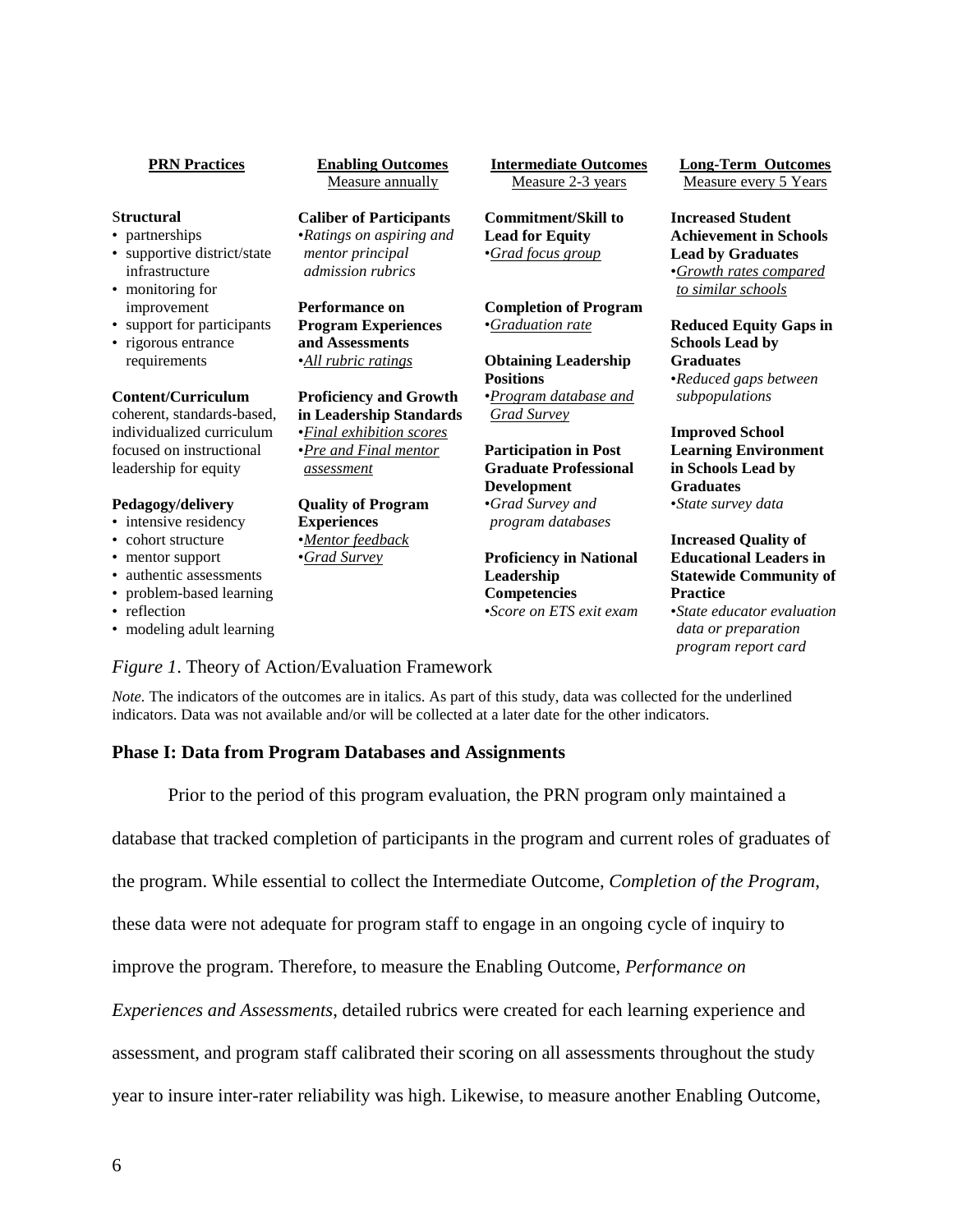*Proficiency and Growth in the Leadership Standards*, the rubrics used during participants' final exhibition and by the mentor principals' to rate aspiring principal participants' proficiency were revised, articulated across performance levels, and program staff and mentor principals engaged in calibration exercises. Finally, the Enabling Outcome, *Quality of Program Experiences*, was measured in the survey discussed in the subsequent section and by analyzing the mentor principals' written responses on quality, challenges, and improvements for program. The data collected for these four TOA/Evaluation Framework Outcomes were compiled and used by program staff to make program adjustments at the mid-point and at the end of the year.

#### **Phase I: Data from Graduate Survey**

Two previous graduate surveys had been conducted prior to this study, the first in 2005 (*N*=21) and the second in 2009 (*N*=6); therefore, this survey was sent out to all participants who had graduated in the past three years (*N*=21). Of those graduates mailed questionnaires, 66% (*N*=14) completed and returned them. The *PRN Graduate Survey* was designed to collect data on graduates' perceptions of quality, challenges, and improvements for the program. Four of the Intermediate Outcomes, *Quality of Program Experience, Obtaining Leadership Positions, Commitment/Skill to Lead for Equity, and Participate in Ongoing Professional Development* were measured by data collected from survey items. To determine content validity, the survey underwent content review by four educational leadership professors and instructors.

Descriptive statistics were run for all the items that contained a rating scale; for all the open-ended items, the written responses were compiled. The means for the items that measured the Enabling Outcome, *Quality of Program Experience*, were compiled in a spreadsheet that contained means for the same items from the 2005 and 2009 surveys. The means for all three years by item were represented together to allow for trend analysis.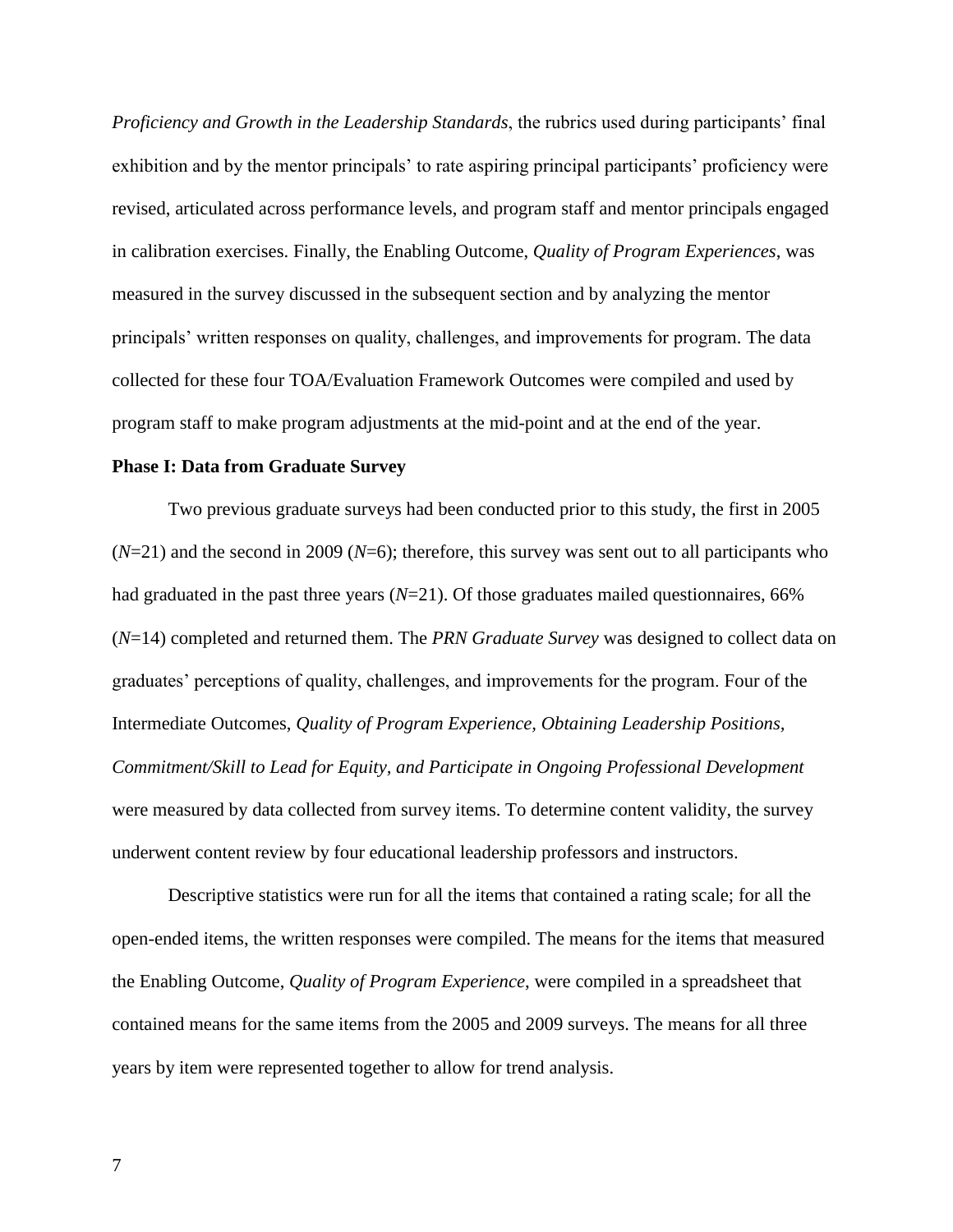#### **Phase I: Data from State Database**

To measure the Long-term Outcome, *Increased Student Achievement in Schools Lead by Graduates*, data were gathered from a state database. The Rhode Island Department of Education databases (RIDE, 2012) were used to collect data on student achievement in schools lead by program graduates. PRN graduates who had been a principal or instructional leader (e.g., Director of Curriculum, Co-Principal) in the elementary or middle school during at least the three-year period between 2008-2011 (*N*= 20) were included in the study. Student achievement data were represented by the mean of the index proficiency scores for all students in a school on the English Language Arts (ELA) and Math New England Common Assessment Program 2008/09 and 20010/11 exams (RIDE). The school level (elementary or middle) and type of school (suburban, urban ring, or urban) were entered in a database with the index proficiency scores for all program graduates who had been a principal in the three-year period and for every school in the state to use as comparison groups (*N*=225). After the data were disaggregated by level and type of school, to measure the growth or increase in student achievement, the means from the 2008 and 2011 index proficiency scores were compared for the PRN (*N*= 20) and for everyone other school in the state. Due to the small number of program graduates once disaggregated, inferential statistical analysis is not possible; however, since this is an important Long-term Outcome, it was important for the study to note as descriptive data.

#### **Phase II: Focus Group**

**Participants.** Phase II participants included program graduates from 2008-2011 who were sent the *2012 Graduate Survey* and agreed to attend the focus group session. Participants were purposefully selected to represent all the three class years from 2008 to the present; *N=7* comprised the final group, with a representative cross-section of class years, school types, and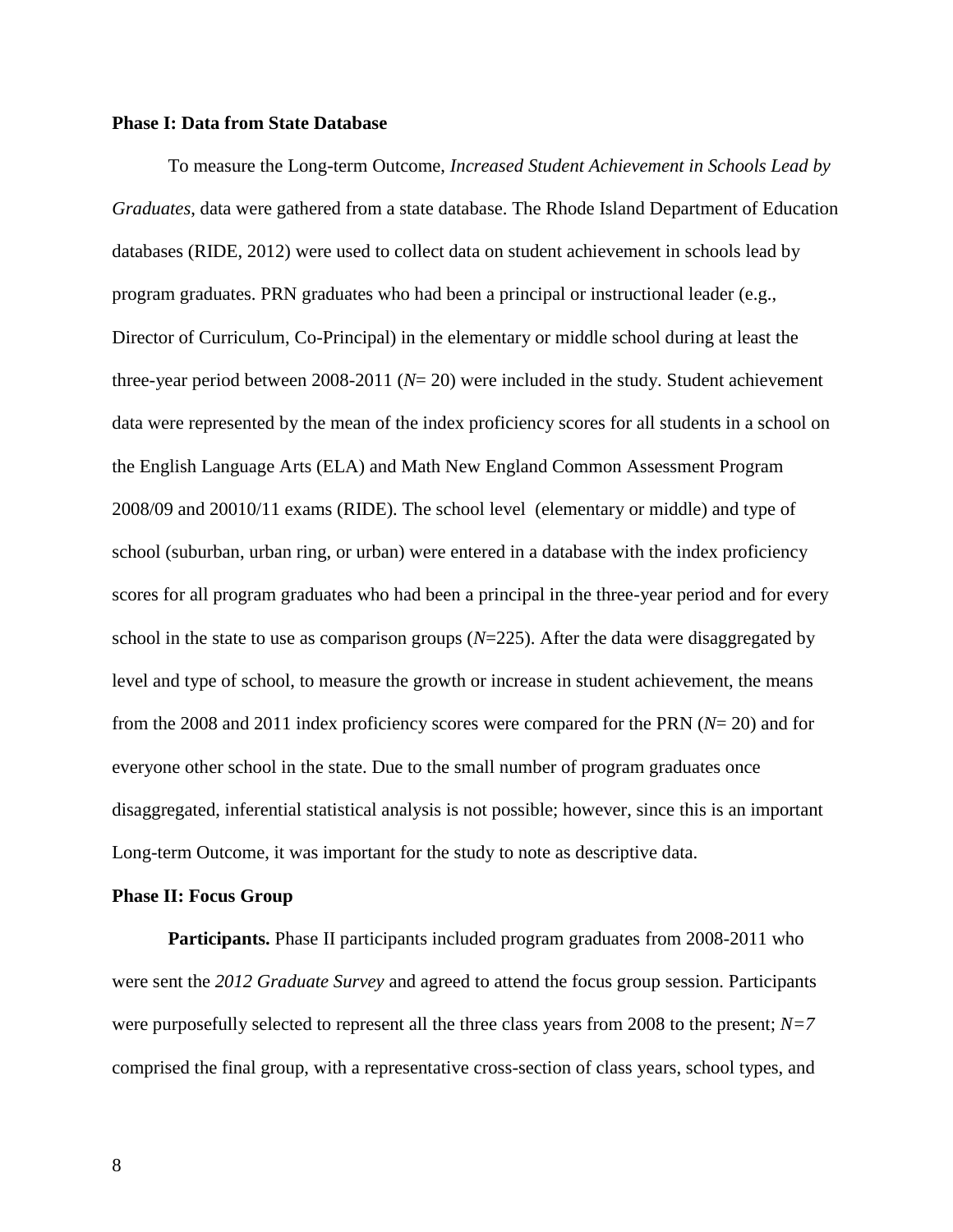professional backgrounds; six females and one male comprised the final group. Participants were selected based on their 'information rich' potential for detailed responses and 'thick description' (Patton, 2002).

**Instrumentation.** A focus group moderator's guide was developed for the focus group session, including the following sequence of questions: icebreaker, introductory, transition, content and concluding questions (Krueger & Casey, 2009). Icebreaker questions began the conversation in order to encourage familiarity among participants and to give everyone a chance to speak at the onset of the session. Introduction and transition questions followed, designed to introduce topic questions in a non-threatening manner; key or content questions then form the substance of the discussion and focus on the detailed experiences of participants. Concluding questions allowed for clarification of ambiguities and personal debriefing, due to the sharing of personal stories.

Eight questions for this topic were designed to follow a specific content sequence, ranging from demographic and employment information to personal reflections and assessments of how the program prepared participants to 'lead for equity'. Specific content questions regarding barriers or enhancing experiences that assisted participants with their professional development, and questions regarding their mentor relationships, papers and exhibitions, and cohort/network meetings further added to the discussion. The final question was designed to solicit 'advice' from program participants regarding program strengths and weaknesses and encourage debriefing as a way to conclude the conversation without emotional conflict or discomfort.

**Data Collection.** A single focus group session was conducted in late spring on University premises, facilitated by an external moderator. Respondents to the Phase I questionnaire were

9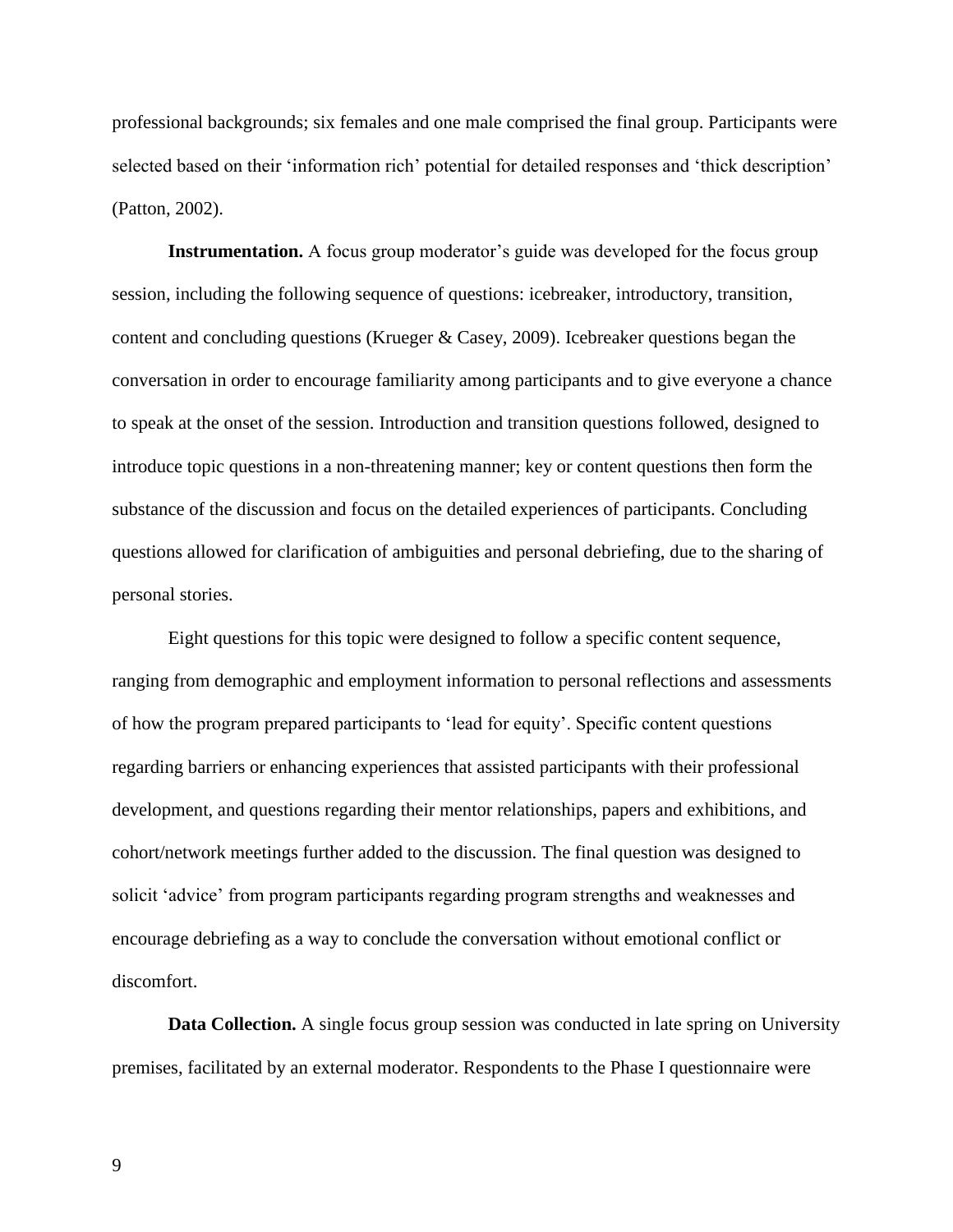invited to participate in the focus group; after several invitations and reminders, a final date was scheduled and confirmed, with *N=*7 participants. The 90-minute session was scheduled at the end of the workday, and refreshments were served as an incentive for attendees. Participants were asked to wear nametags with first names only. A small private conference room was used to ensure confidentiality. The session was audio taped for subsequent transcription; consent forms were distributed at the beginning of the session and 'ground rules' were conveyed prior to the beginning of the questioning.

**Data Analysis.** Focus group data were transcribed following the session, and raw data files were analyzed using a sequence of coding, content analysis and thematic clustering. Modifying Krueger and Casey's (2009) Classic Approach for focus group data analysis, and Miles and Huberman's (1994) three-tier coding strategy, the data analysis process proceeded as follows:

- 1) Coding. The coded data were transformed into themes and categories in order to present the findings, using participants' words and expressions to illustrate their meaning essence (Miles & Huberman, 1994). The sequence of coding followed the route outlined by Miles and Huberman (p. 57), as a way to organize the different levels of abstraction in the focus group data:
	- a. Descriptive coding: Preliminary labeling of phrases or sentences that allow for the first level of categorization;
	- b. Interpretative coding: Taking the preliminary code labels, the researcher moves to consolidate and re-label data into more inferential or meaningful categories;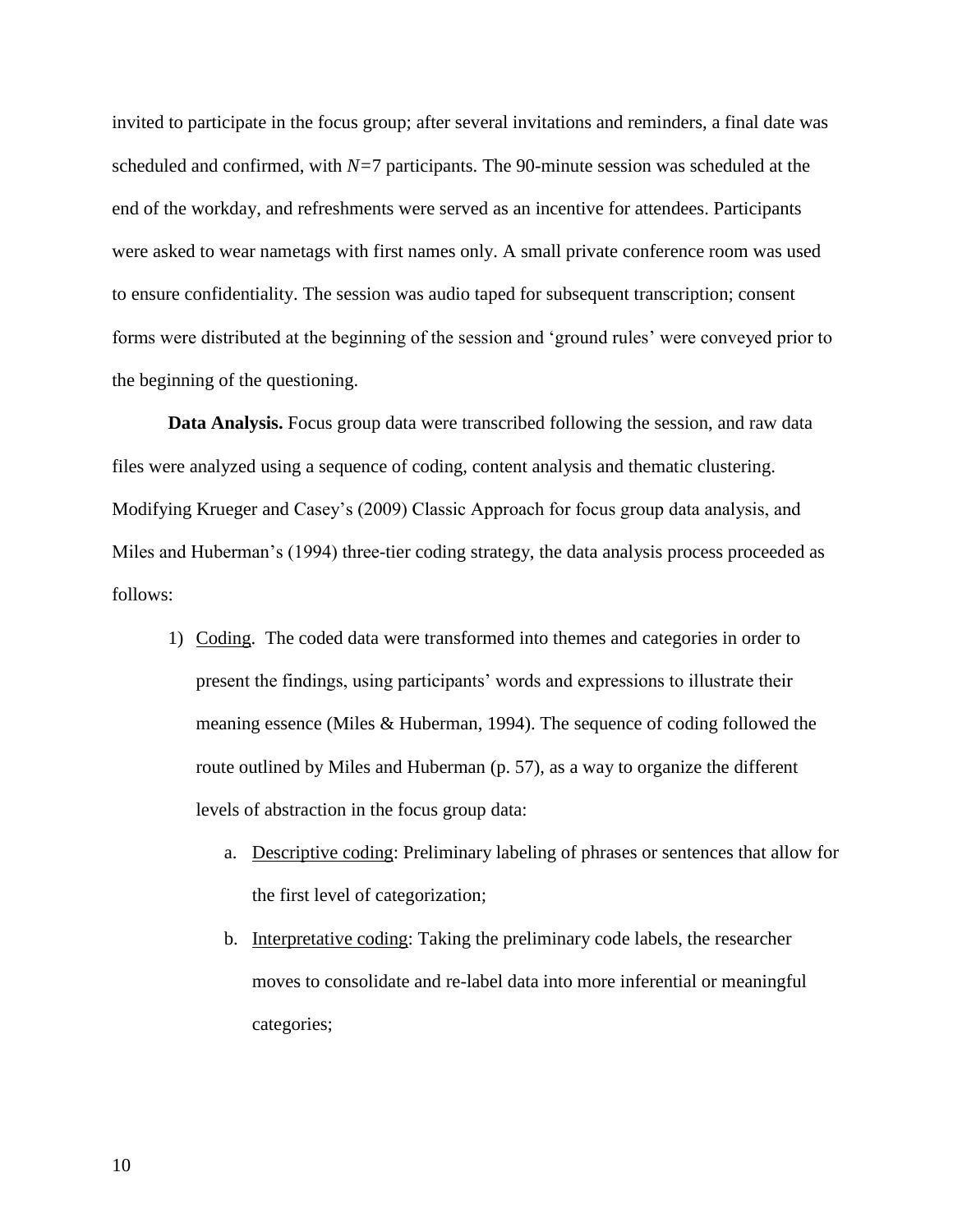- c. Pattern coding: The final assignment of codes, just prior to being moved to content categories, allows the researcher to assign specific meanings and inferences to codes, transitioning code clusters to preliminary thematic clusters.
- 2) Thematic clustering. Searching the content categories to see where themes emerge and are similar, making the creation of initial thematic clusters possible.
- 3) Descriptive summaries. Label each initial theme cluster with a descriptive sentence or phrase that explains the theme in more detail. It is at this point that the researcher compares the theoretical framework with the findings to determine how to best integrate the themes with the elements of the framework.
- 4) Integrating quotes and stories. Review the transcripts to link stories, expressions, phrases, and quotes with the theme categories; using this 'raw' data will support the themes and augment the reader's understanding of how to interpret the findings (Krueger & Casey, 2009, p. 122).

**Trustworthiness.** Several strategies were employed to ensure rigor and credibility with Phase II research. First, findings were transferred more easily by relating explicit details of participant stories and experiences, thereby employing 'thick description' in the findings. Dependability was assured by debriefing with another researcher at the conclusion of the focus group session, and also after the review of the findings; the purpose of this process was to evaluate the accuracy and relevancy of the findings and to corroborate the findings through the data. Finally, credibility was assured through member checking, whereby select participants were asked to review a summary of the findings to check for accurate reflection and interpretation of the discussion (Lincoln & Guba, 1985).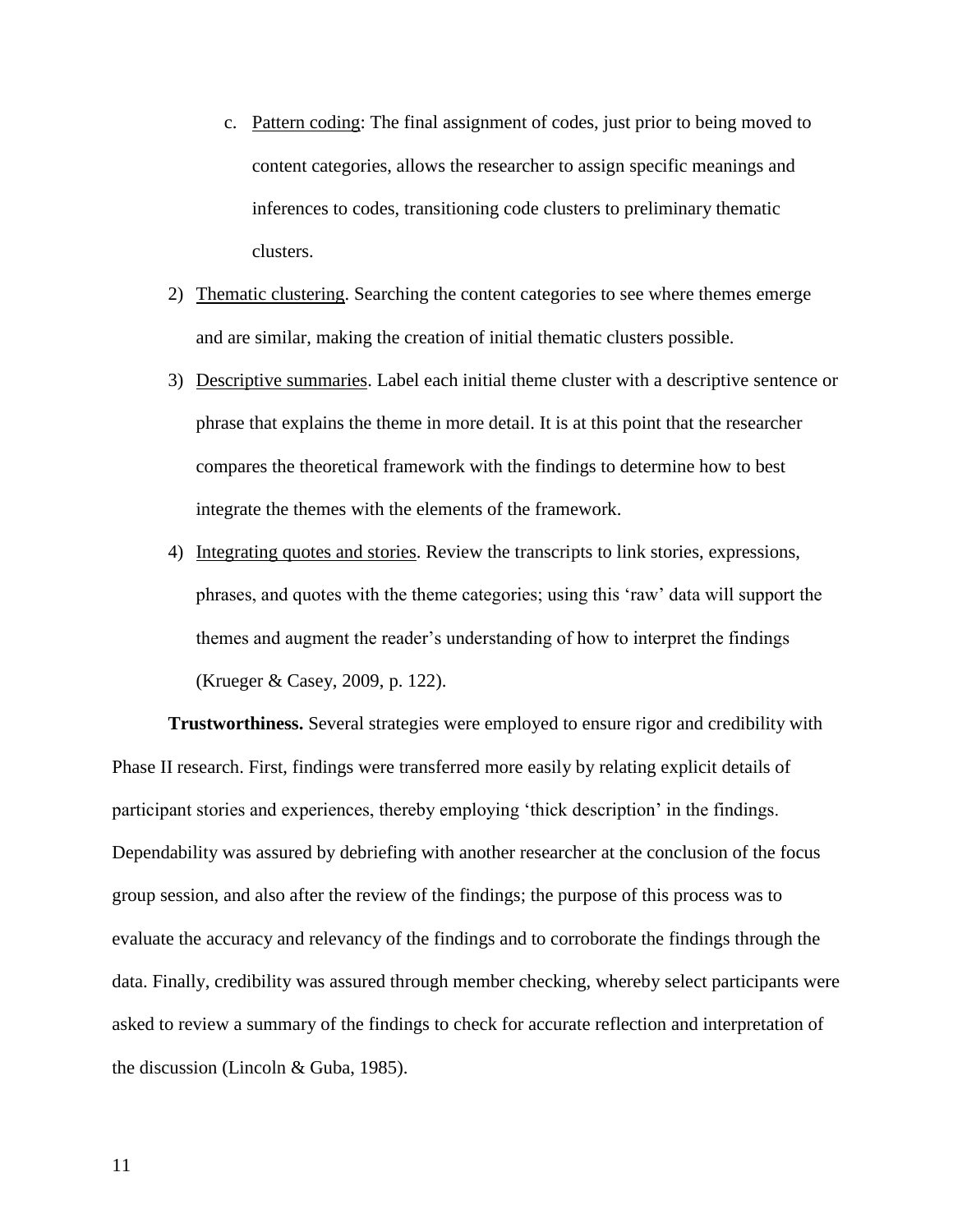**Confidentiality and Informed Consent.** Participants were asked to review and sign consent forms, prior to the beginning of the focus group session. Details regarding the nature and format for the discussion were included; the researcher/moderator invited questions regarding the process and issues of confidentiality. Participants were also informed of the audio taping that would occur to facilitate the transfer of the conversation to transcripts; furthermore, participants were told that their participation was voluntary and they could ask questions or even suspend participation at any time during the focus group. These procedures were implemented to protect participant rights and privacy as part of the research protocol.

#### **Key Findings**

#### **Phase I Findings from Program Assessments, Feedback and Graduate Surveys**

**Enabling Outcome:** *Performance on Program Experiences and Assessments.* Data were compiled from rubric rating scales for each major assignment completed by aspiring principal participants in the program during the 2011/12 school year (*N*=18) and presented by ranked mean in Table 3. Aspiring principals must earn a "3" on each assignment to complete the program. If they earn less, on many assignments they have a limited opportunity to revise and resubmit the work. One notable finding is that the top five experiences and assessments in Table 3 on which participants scored highest were either conducted or turned in toward the end of the year. Though not apparent in the data in Table 3, another interesting result was that the Learning Plan and the Action Research Paper had the most amount of revisions required for participants to earn at least a 3. Both assessments require authentic leadership and ongoing effort to engage in the complicated assignment structure for aspiring principals to demonstrate learning. Due to the low initial scores on these two assignments, major revisions were made to the instruction to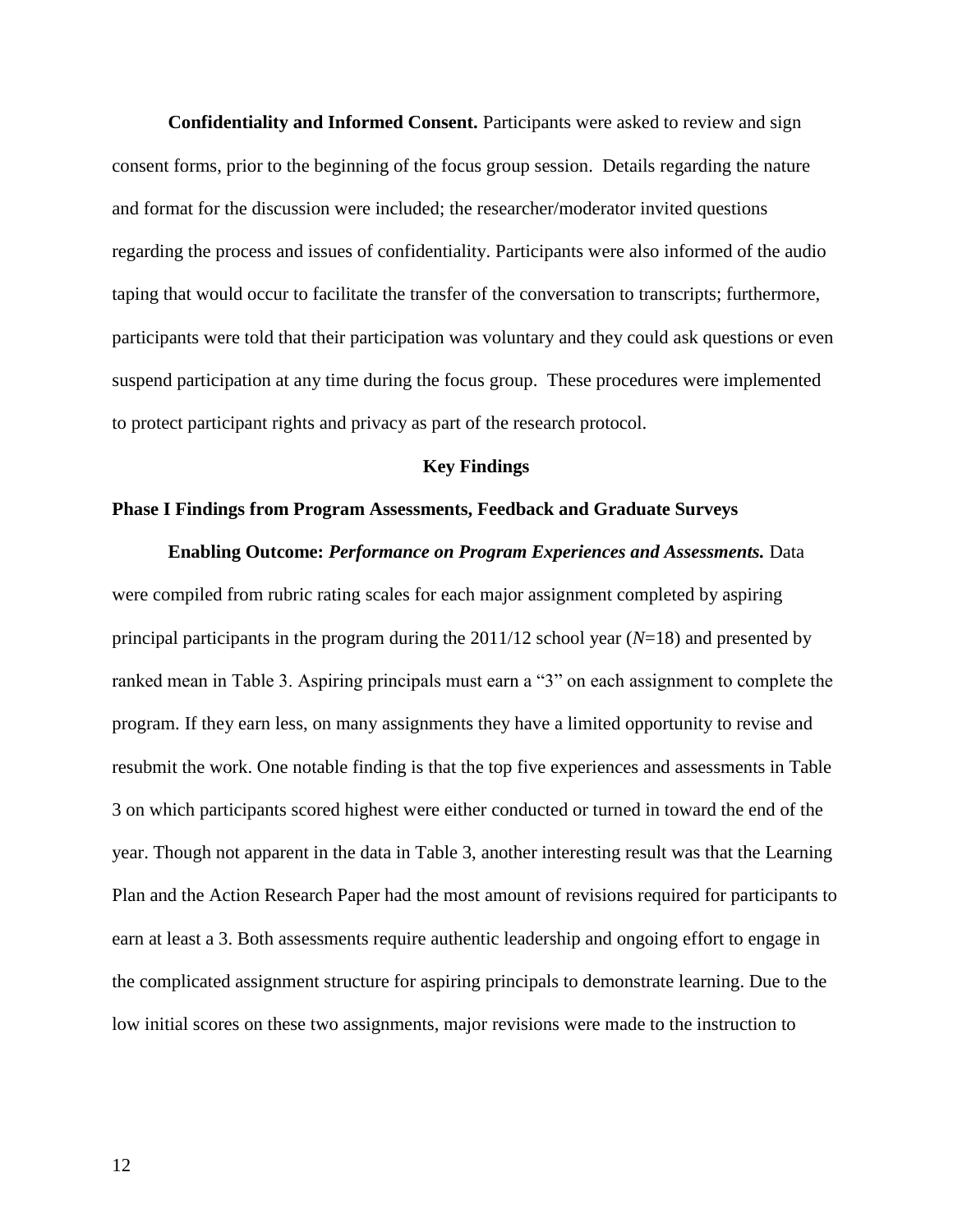increase student success. The intention is to continue to compile and analyze the data each year

to look for trends and make improvements.

| $\bm{\mathsf{\circ}}$               |      |
|-------------------------------------|------|
| Program Experiences and Assessments | Mean |
| School visits                       | 4.0  |
| End-of-Year Exhibition              | 4.0  |
| <b>Narrative Reflections</b>        | 3.8  |
| Clinical Visit 3                    | 3.7  |
| End-of Year Paper                   | 3.6  |
| <b>Summer Residency</b>             | 3.5  |
| <b>Fall Shadowing</b>               | 3.5  |
| Learning Plan                       | 3.5  |
| End-of-year Mentor Assessment       | 3.5  |
| Readings                            | 3.4  |
| Mid-year assessments                | 3.4  |
| <b>Action Research Paper</b>        | 3.3  |
| Networking/Formal Learning          | 3.2  |
| Portfolio/evidence                  | 3.2  |
| Vision Paper                        | 3.1  |
| Mentor meetings/coaching            | 3.1  |

Table 3: *Performance on Program Experiences and Assessments* (*N*=18)

*Note.* Scale associated with all items was 1=*inadequate*, 2=*approaching*, 3=*adequate*, and 4=*distinguished*.

### **Enabling Outcome:** *Proficiency and Growth in Leadership Standards*. This outcome

was measured with two data sources. The first was from the final exhibition scores for aspiring principals completing the program in 2012 (*N*=14). Final exhibitions are a time for participants to articulate what they have learned and how they learned it around each leadership standard. The exhibitions are scored on a 4-point scale by every PRN staff member, mentor, and aspiring principal present for the exhibitions. The scores are averaged by standard (see Table 4). All six standards are well above the *adequate* level, with Standards 1 and 2 being the highest. Standards 1 and 2 contain practices that are the heart of what is entailed in instructional leadership. Most of the participants in the PRN come with a large degree of instructional leadership experience, as this is a pre-requisite looked at closely in the admittance screening process. Standard 6 was the lowest score in Table 4. The Educational Systems Standard includes practices that require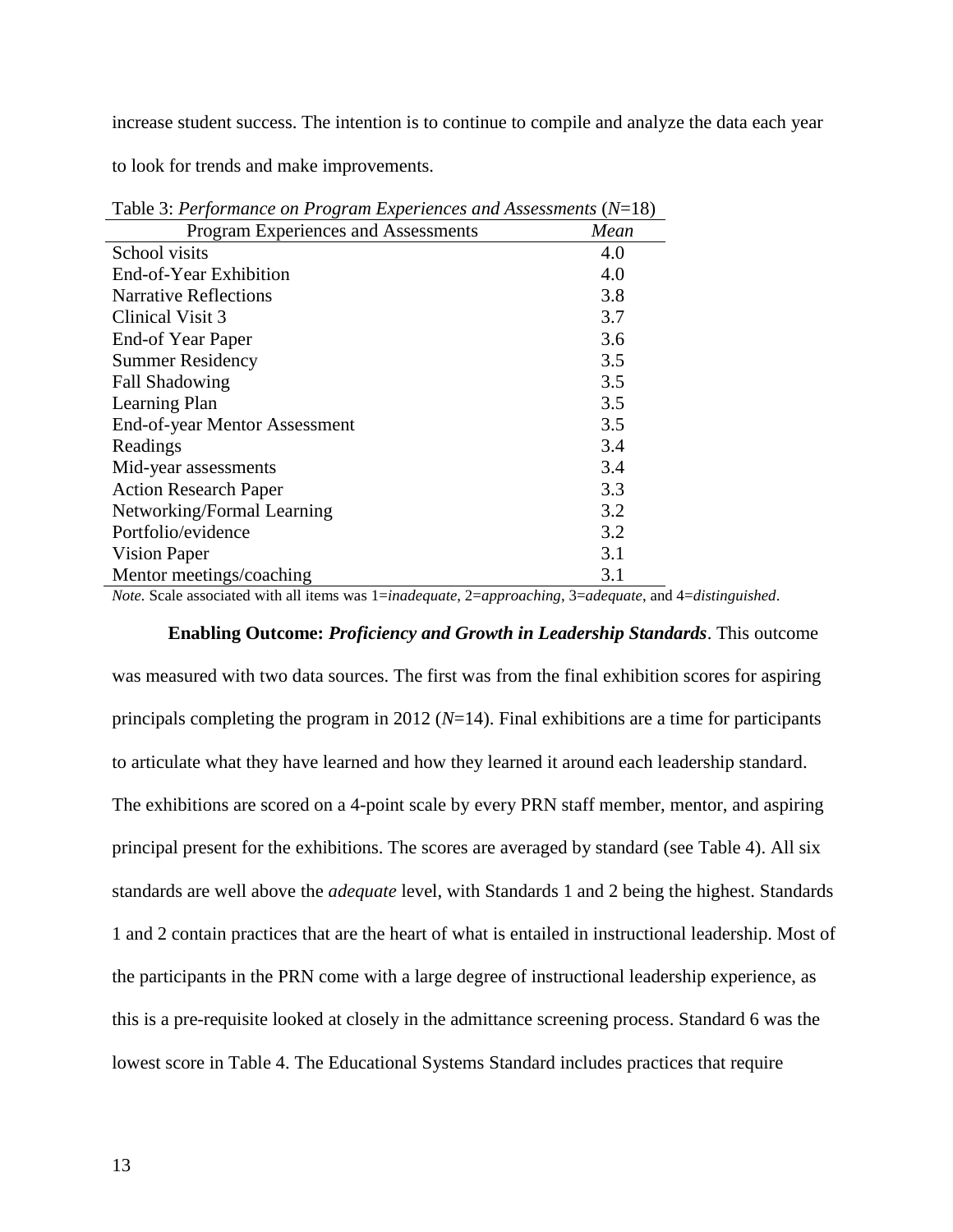leaders to engage in dialogue and advocacy outside of their schools. These practices are more challenging for aspiring principals to engage in during their residency year(s).

| $1.41$ $1.1$ $1.000$ $1.100$ $1.000$ $1.000$ $1.000$ $1.000$ $1.000$ $1.000$ $1.000$ |      |  |  |
|--------------------------------------------------------------------------------------|------|--|--|
| <b>Leadership Standards</b>                                                          | Mean |  |  |
| Standard 1: Mission, Vision, Goals                                                   | 3.7  |  |  |
| Standard 2: Learning and Teaching                                                    | 3.7  |  |  |
| <b>Standard 3: Managing Systems</b>                                                  | 3.6  |  |  |
| Standard 4: Collaborating                                                            | 3.6  |  |  |
| Standard 5: Ethics Integrity                                                         | 3.6  |  |  |
| <b>Standard 6: Educational Systems</b>                                               | 3.3  |  |  |

Table 4: *Final Exhibition Scores by Standard* (*N=14)*

*Note.* Scale associated with all items was 1=*inadequate*, 2=*approaching*, 3=*adequate*, and 4=*distinguished*.

The second piece of data collected to measure the outcome, *Proficiency and Growth in Leadership Standards*, were the pre and final mentor assessments of the aspiring principal participants completing the program in 2012 (*N*=14) using a 4-point scale on the leadership standards rubric. Each aspiring principal has a mentor principal with whom they work closely. The PRN considers the mentor the primary instructor for the aspiring principals. Therefore, the mentor is in the best position to rate the proficiency of the aspiring principals throughout the year. While there are other data to triangulate aspiring principals' proficiency (e.g., exhibitions, portfolios, papers), the mentor rating provides critical feedback and perspective. Mentors rate aspiring principals on all the sub-sections of the standards at the beginning, middle and end of the year. Each standard's sub-section were averaged and the means for the pre-assessment, the final assessment, and the growth (difference between pre and final) are represented in Table 5.

All standards were rated at or near *approaching* at the pre-assessment and all standards were *adequate* at the final assessment. The mentor's pre-assessments validate the PRN screening process because the highest two standards are 1 and 2, which are the core practices for instructional leaders. The lowest scoring pre-assessments are for Collaborating with Stakeholders (Standard 4) and Educational Systems (Standard 6), though these two standards had some of the highest growth. Both these standards are difficult to enact as a classroom teacher, and the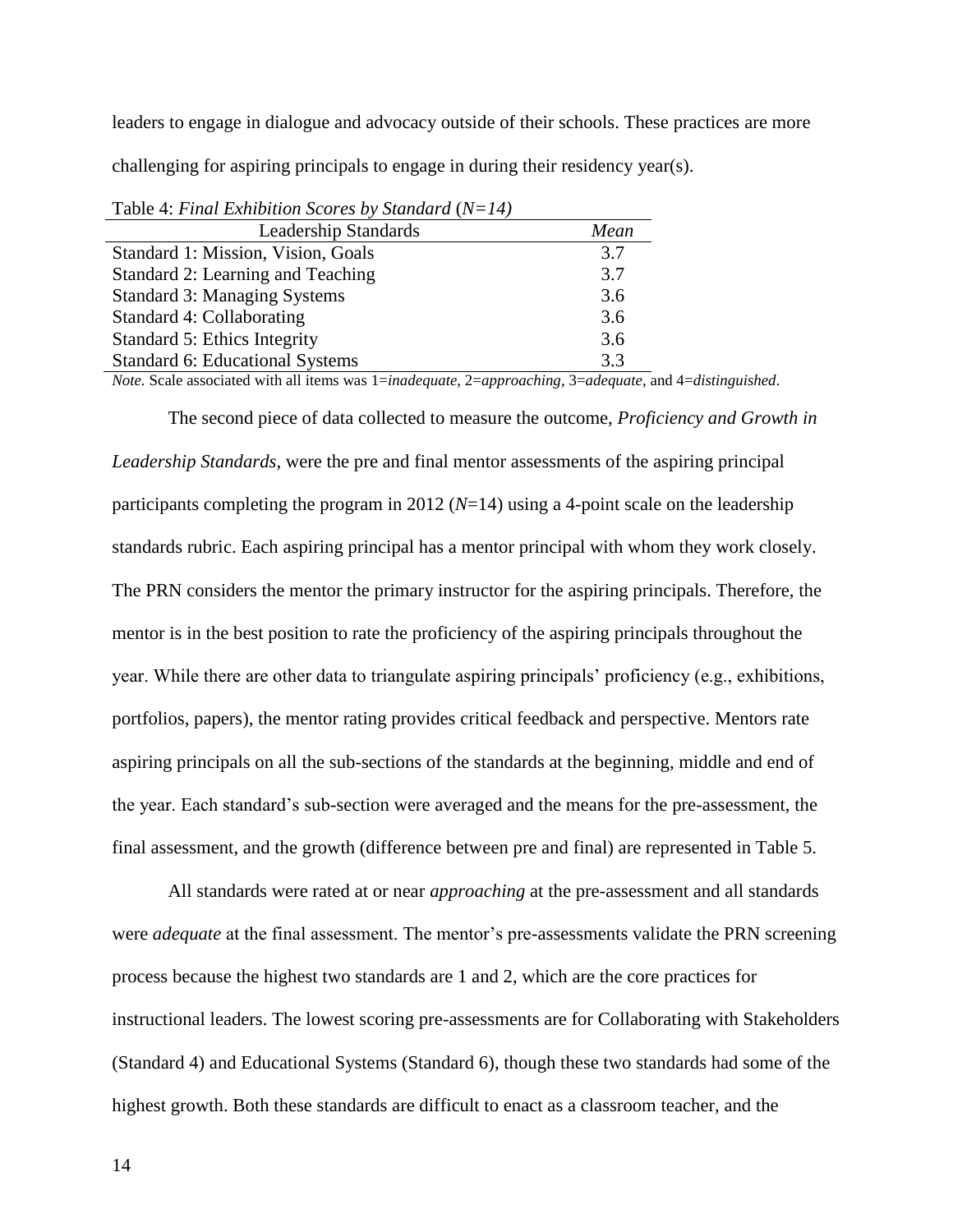residency as an aspiring school leader gives great opportunity to engage and learn in the broader educational arenas represented by these standards. Interesting, the highest scoring final assessment is for Standard 5 (Ethics and Integrity). As scholars like Sergiovanni (1992) have advocated, the heart of school reform work for a leader has a heavy moral component. In the PRN, a major focus of the preparation is on enabling participants to become equity-oriented leaders (Skrla, McKenzie, & Scheurich, 2009) which requires a great deal of personal growth (articulated further in focus group findings), as well as leadership that models and challenges others to move schools from being agents of social reproduction to forces for social change (Ross & Berger, 2009).

| Table 5. Mentor Katings of Aspiring 1 rincipal Fariteipants by Standard (18–14) |      |                         |        |  |  |  |
|---------------------------------------------------------------------------------|------|-------------------------|--------|--|--|--|
| Leadership Standards                                                            |      | Pre-Assess Final Assess | Growth |  |  |  |
|                                                                                 | Mean | Mean                    | Mean   |  |  |  |
| Standard 1: Mission, Vision, Goals                                              | 2.4  | 3.7                     | 1.3    |  |  |  |
| Standard 2: Learning and Teaching                                               | 2.2  | 3.5                     | 1.3    |  |  |  |
| Standard 3: Managing Systems                                                    | 2.0  | 3.5                     | 1.5    |  |  |  |
| Standard 4: Collaborating with Stakeholders                                     | 1.9  | 3.6                     | 1.7    |  |  |  |
| Standard 5: Ethics Integrity                                                    | 2.1  | 3.8                     |        |  |  |  |

Table 5: *Mentor Ratings of Aspiring Principal Participants by Standard* (*N*=14)

*Note.* Scale associated with all items was 1=*inadequate*, 2=*approaching*, 3=*adequate*, and 4=*distinguished*.

Standard 6: Educational Systems 1.7 3.3 1.5

**Enabling Outcome:** *Quality of Program Experiences.* This outcome was measured through two data sources, the first of which was from written feedback solicited from current mentor principals in the program (*N*=18). The feedback was organized into four categories represented in Table 6. The mentors recognized many of the core practices of the program (see Table 1) as valuable, such as the cohort structure, the authentic residency, the practice of reflection, and the use of standards with individualization which can be seen in the use of a learning plan and coaching from an advisor. The universal concern mentors have is time to give their mentee, as well as the program. The areas of self growth mentors identified show that the nature of the learning relationship between mentors and aspiring principals is reciprocal. As with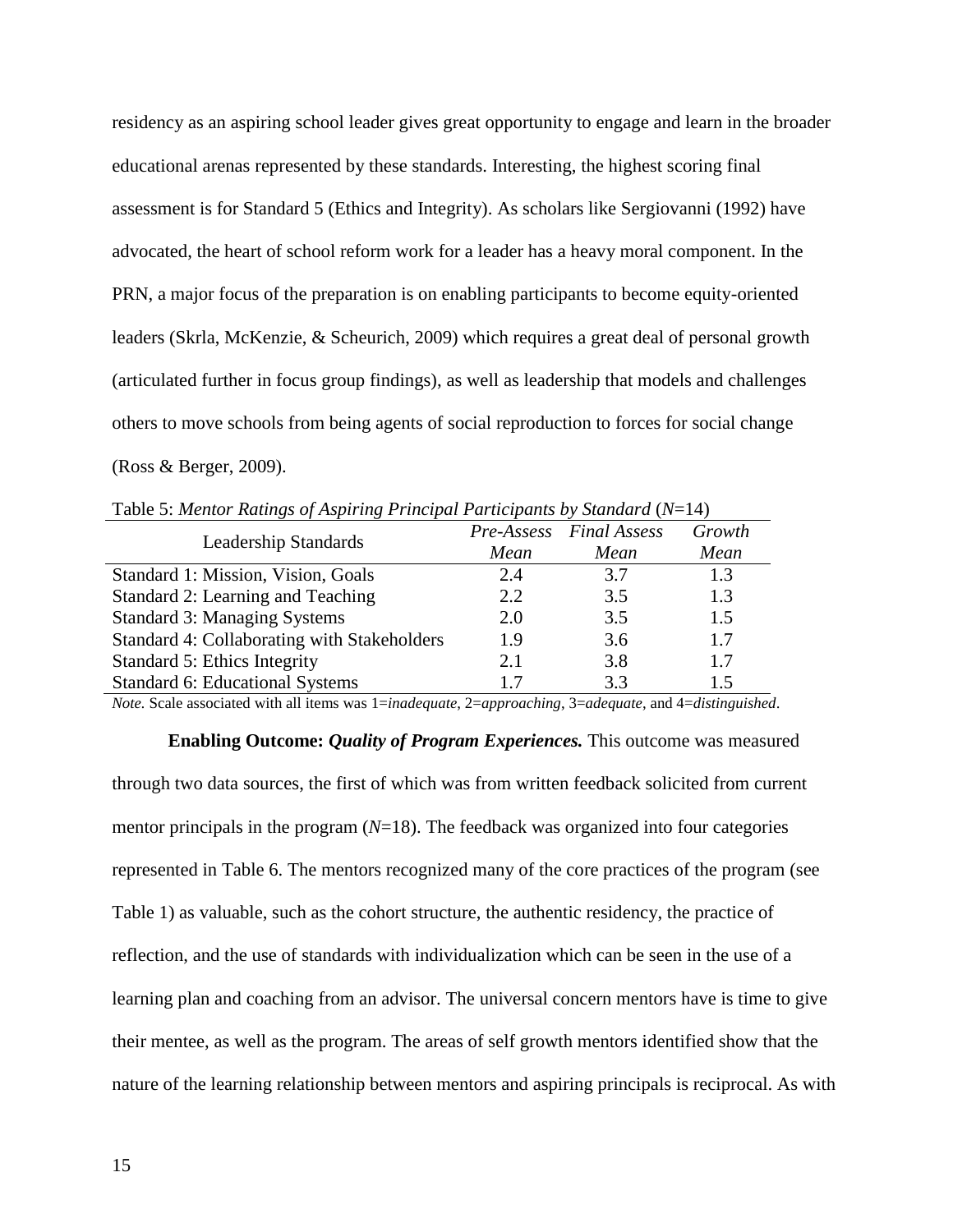the rest of the outcomes data presented, the data on the improvments the mentors recommended

have already been used to make changes to the program.

Table 6: Feedback from Mentor Principals in 2012

Mentors Identify as Valuable about the Program

- *Cohort structure and meetings* and networking with colleagues of diverse perspectives
- *Residency is authentic* leadership practice for aspiring principals
- *Systematic reflection* throughout the program, including mid-year work
- *Learning Plan structure* to guide the learning, and alignment with standards
- *Mentor Standards* used as a guide
- *Resources of PRN Advisors* as coaches
- *Bigger impact of PRN* on school as a resource to build leadership/learning communities

Mentors Identify as Challenges to the Program

• Taking *time* to participate while balancing growing priorities

Mentors Identify as Improvements Needed to the Program

- *More Sharing with Mentors on Aspiring Principals (AP)* progress and learning
- *More/continued use of protocols* to get feedback from their PRN cohort
- Create *more cohesion within cohort* since it feels larger, less 'homey'
- Have ways to *make up missed network meetings*

Mentors Identify as Areas of Growth for Themselves

- Skills in *distributing leadership* and building learning community
- Prioritizing *time for reflection*
- *Own overall leadership practice* Learned alongside AP
- *Evaluating* AP learning
- *Scaffolding/coaching and showcasing* APs learning and work

The second data source to measure the *Quality of Program Experiences* was from the

graduate perspective and collected through the *PRN Graduate Survey* distributed to participants

who had graduated between 2008-2011 (*N*=14). The same survey had been administered to

previous graduates of the program in 2005 and 2009. The results displayed in Table 7 are from

the items that asked participants to rate on a 5-point scale the degree to which each of the

program experiences and assessments gave them the knowledge and skill to be prepared to lead

change in schools. Table 6 contains the mean responses for all program experiences for all three

administrations of the survey and ranked by the mean of all three surveys for each experience.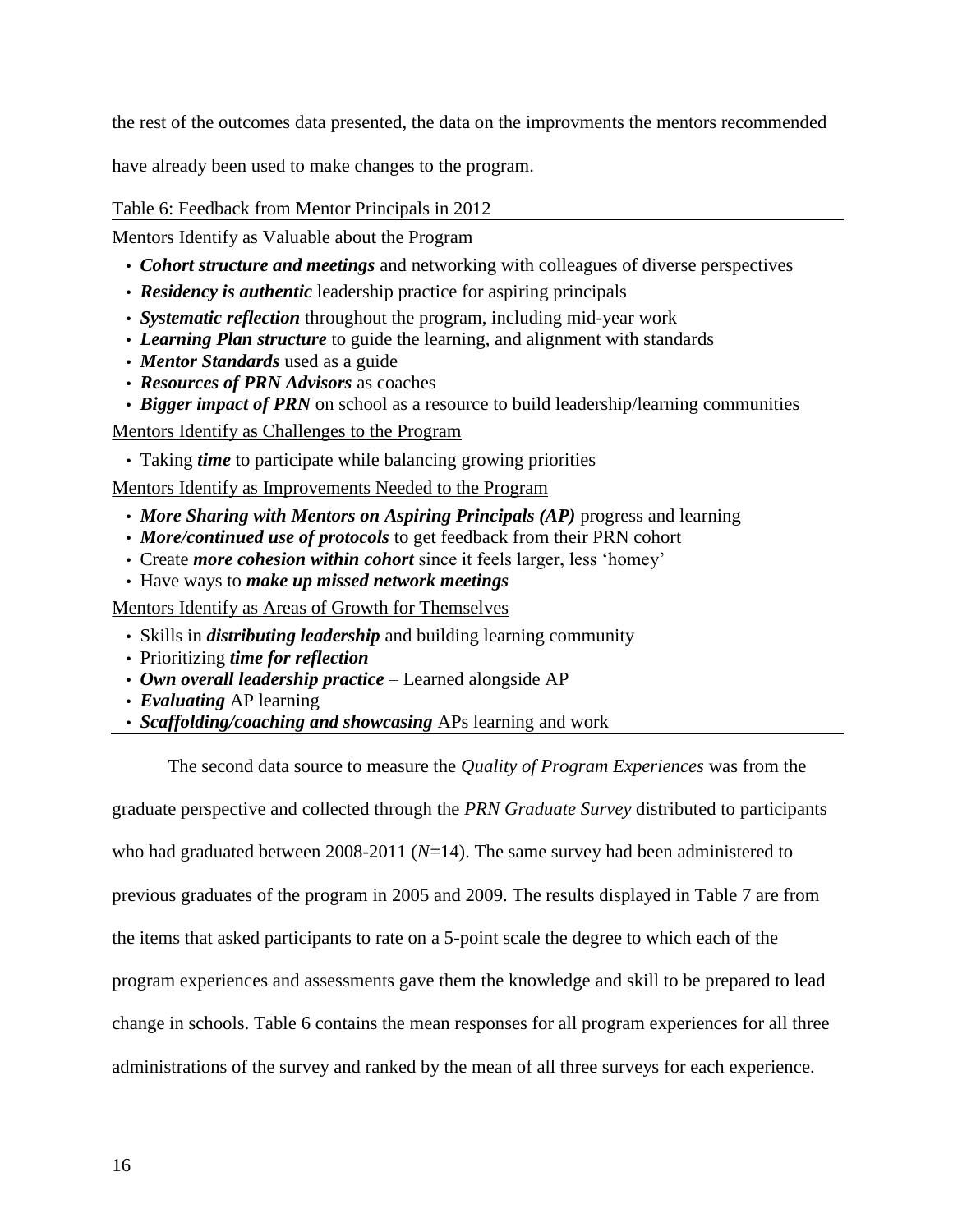The vast majority of the program experiences were rated at a *considerable extent* or *great extent* throughout all three administrations of the survey. Notably, a few of the experiences were rated highest across nearly all three years: *Internship at school*, *Learning relationship with mentor*, and *PRN Advisor visits and feedback*. All three of these speak to the importance of the authentic learning that happens through the residency with supportive mentoring and coaching that happens from the mentor and advisor. The lowest-rated experience in the *2005* and *2009 PRN Graduate Surveys* was the Feedback Circle; however, after improvements were made based on the survey data, this experience was improved. The Feedback Circle was originally a small group of colleagues that the aspiring principal was supposed to convene to ask for feedback on their leadership; however, the structure was unclear. The Feedback Circle experience was modified so that aspiring principals identify the core group of colleagues that they will be working with to implement the initiative in their Action Research. Aspiring principals have to continuously find ways to get buy-in, grow commitment, change practice, and get feedback from this group. This reinforces the practices of shared instructional leadership (Marks and Printy, 2003) and makes the concept of a feedback circle more relevant.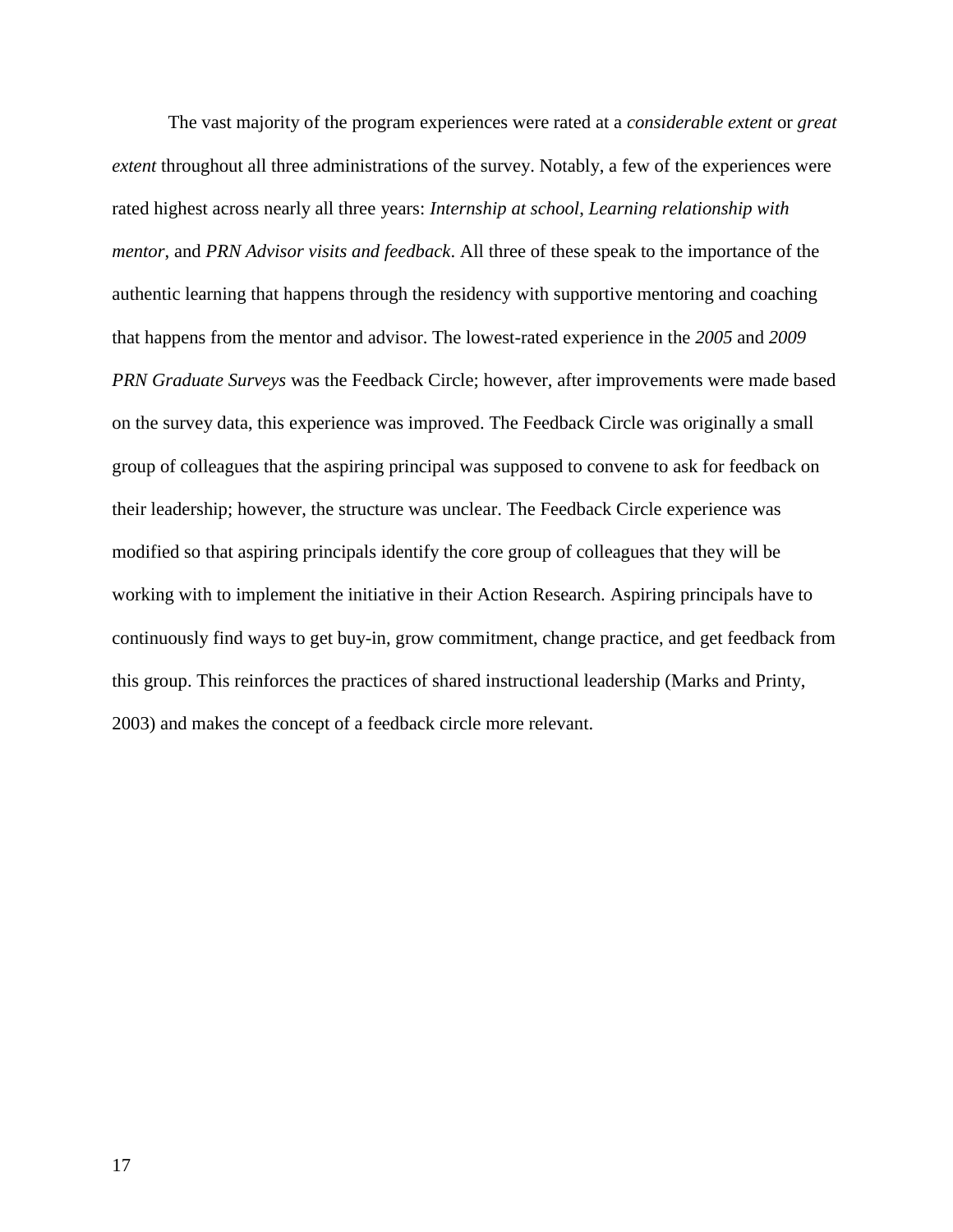| PRN Experiences/Assessments        | 2005 Survey | 2009 Survey | 2012 Survey | All Surveys |
|------------------------------------|-------------|-------------|-------------|-------------|
|                                    | $M(N=21)$   | $M(N=6)$    | $M(N=14)$   | M           |
| Internship at school               | 5.0         | 5.0         | 4.8         | 4.9         |
| Learning relationship with mentor  | 4.4         | 4.8         | 4.6         | 4.6         |
| PRN Advisor visits and feedback    | 4.7         | 4.6         | 4.6         | 4.6         |
| Required readings                  | 4.5         | 4.4         | 4.5         | 4.5         |
| Final Exhibition and feedback      | 4.3         | 4.4         | 4.5         | 4.4         |
| Mid-year Exhibition and feedback   | 4.1         | 4.4         | 4.7         | 4.4         |
| <b>Action Research Project</b>     | 4.4         | 4.4         | 4.4         | 4.4         |
| Meetings with $AP$ 's $\&$ Mentors | 4.5         | 4.2         | 4.5         | 4.4         |
| <b>Vision Paper</b>                | 4.5         | 4.4         | 4.3         | 4.4         |
| Portfolio, review, and feedback    | 4.7         | 4.4         | 4.0         | 4.4         |
| Non-PRN workshops/trainings        | 4.4         | 4.6         | 4.1         | 4.4         |
| Final Paper/feedback               | 4.4         | 4.2         | 4.4         | 4.3         |
| Learning Plan                      | 4.6         | 4.2         | 4.1         | 4.3         |
| Reflections                        | 4.3         | 4.6         | 3.9         | 4.3         |
| Meetings with AP's only            | 4.5         | 3.6         | 4.7         | 4.3         |
| Mid-year Paper/Assessment          | 4.1         | 4.2         | 4.3         | 4.2         |
| Visits to other schools            | 4.1         | 4.2         | 4.0         | 4.1         |
| Mid-year Mentor Paper/Assessment   | 4.0         | 4.4         | 3.9         | 4.1         |
| <b>Final Mentor Ratings</b>        | 4.0         | 4.0         | 3.8         | 3.9         |
| <b>Feedback Circle</b>             | 3.5         | 3.6         | 4.1         | 3.7         |

Table 7: Graduate Ratings on Degree Experiences Prepared Them to Lead Change

*Note.* Scale for all items: 1=*Not at all*, 2=*a little*, 3=*somewhat*, 4=*a considerable extent*, 5=*a great extent*.

#### **Intermediate Outcomes:** *Completion of the Program* **and** *Obtaining Leadership*

**Positions.** Since inception, the program has monitored completion data and the positions that graduates assume after completing the program. From 2000-2012, the program has had a 99% completion rate. Of the 83 graduates, 90% (*N*=75) have been hired into building, district or nonprofit leadership roles. The remaining 10% (*N*=8) have remained in teacher leadership roles. The types of current leadership roles the graduates (*N*=83) have assumed are displayed in Table 8. The majority (77%) of graduates are currently in school or district administration or coaching positions in Rhode Island. Most of the remaining graduates, with the exception of those who have remained teacher leaders or retired, have moved from building leader positions to other leadership roles in non-profit organizations and higher education.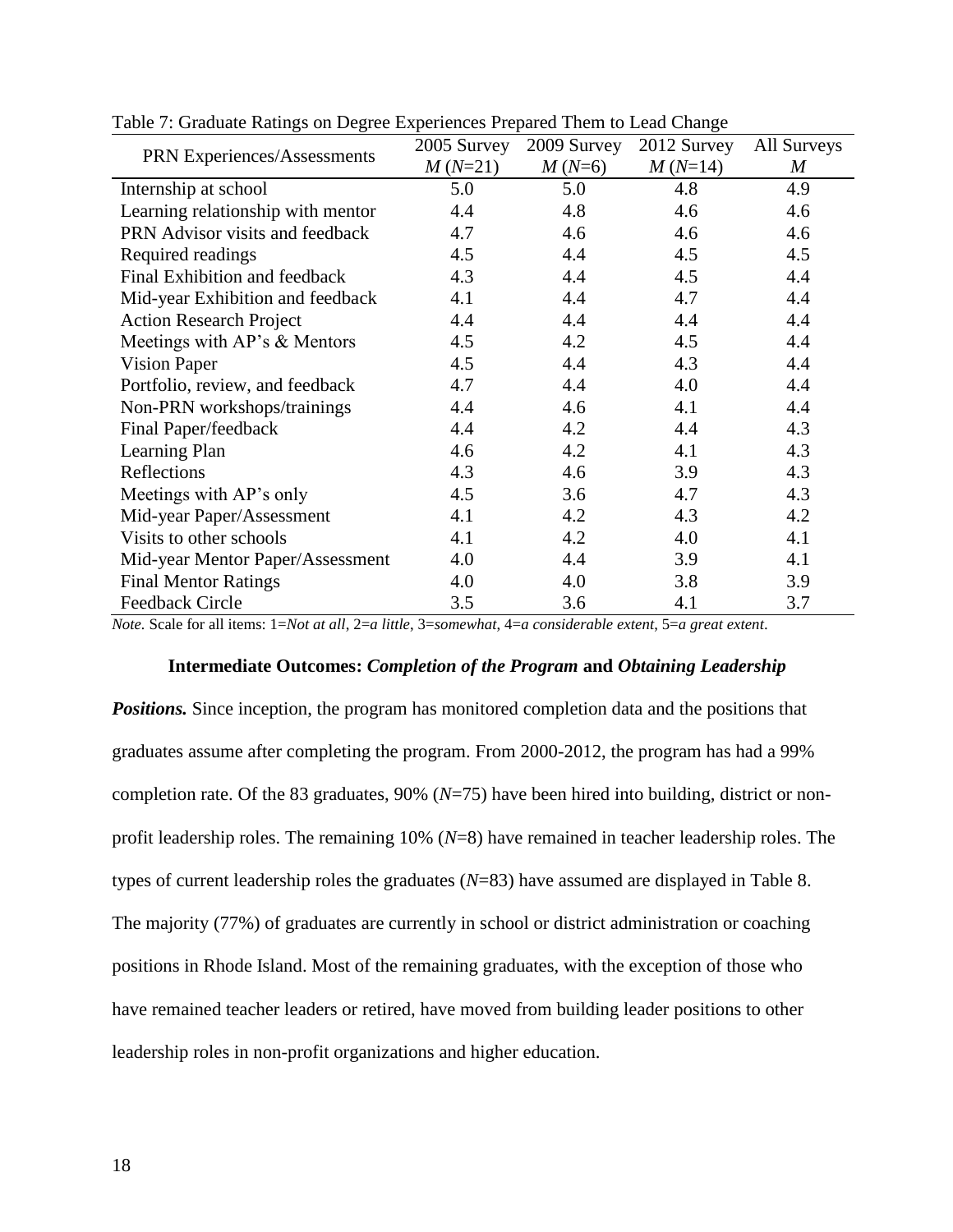| <b>Leadership Roles</b>                                       | N  | $\%$ |
|---------------------------------------------------------------|----|------|
| Principal/Director                                            | 31 | 37%  |
| <b>Assistant Principal</b>                                    | 16 | 19%  |
| <b>District Administration</b>                                |    | 11%  |
| <b>Instructional Coach/Coordinator</b>                        | 8  | 10%  |
| <b>Teacher Leader</b>                                         | 8  | 10%  |
| Retired/Moved Out-of-State                                    | 6  | 7%   |
| Director/Administrator at Educational Non-Profit Organization |    | 4%   |
| Higher Education Administrator/Instructor                     |    | 2%   |

Table 8: *Current Leadership Roles of Graduates*

# **Long-Term Outcome:** *Increased Student Achievement in Schools Lead by Graduates.*

State assessment data was used to compare student achievement between PRN graduates' schools and non-PRN graduates' schools. Table 9 and Table 10 represent the student achievement data for PRN graduates' who had been a leader in their school between 2008-2011 (*N*=20) compared to similar demographic schools. Due to the small sample size, the findings for this outcome are descriptive, as no statistical significance tests were appropriate to conduct. In five out of eight areas, program graduate schools evidenced greater growth than comparison schools: Urban Ring Elementary Schools in ELA, Urban Middle Schools in ELA, Suburban Elementary in Math, Suburban Middle in Math, and Urban Middle in Math.

| <b>School Category</b>           |                | <b>ELA 2008</b> | <b>ELA 2011</b> | <b>ELA Growth</b> |
|----------------------------------|----------------|-----------------|-----------------|-------------------|
|                                  | $\overline{N}$ | M               | M               | between 2008-2011 |
| <b>PRN Suburban Elementary</b>   | 9              | 92.16           | 93.36           | 1.20              |
| Non PRN Suburban Elementary      | 62             | 91.44           | 93.35           | 1.90              |
|                                  |                |                 |                 |                   |
| <b>PRN</b> Urban Ring Elementary | 6              | 89.48           | 92.55           | 3.06              |
| Non PRN Urban Ring Elementary    | 49             | 89.07           | 90.96           | 1.88              |
|                                  |                |                 |                 |                   |
| <b>PRN Suburban Middle</b>       | 3              | 92.55           | 94.71           | 2.16              |
| Non PRN Suburban Middle          | 24             | 91.45           | 94.02           | 2.57              |
|                                  |                |                 |                 |                   |
| <b>PRN Urban Middle</b>          | 3              | 75.65           | 83.63           | 7.98              |
| Non PRN Urban Middle             |                | 77.79           | 83.72           | 5.93              |

Table 9: *Comparison of PRN Graduates to Non-PRN Graduates' School English Language Arts (ELA) Scores on a State Assessment in 2008 and 2011.*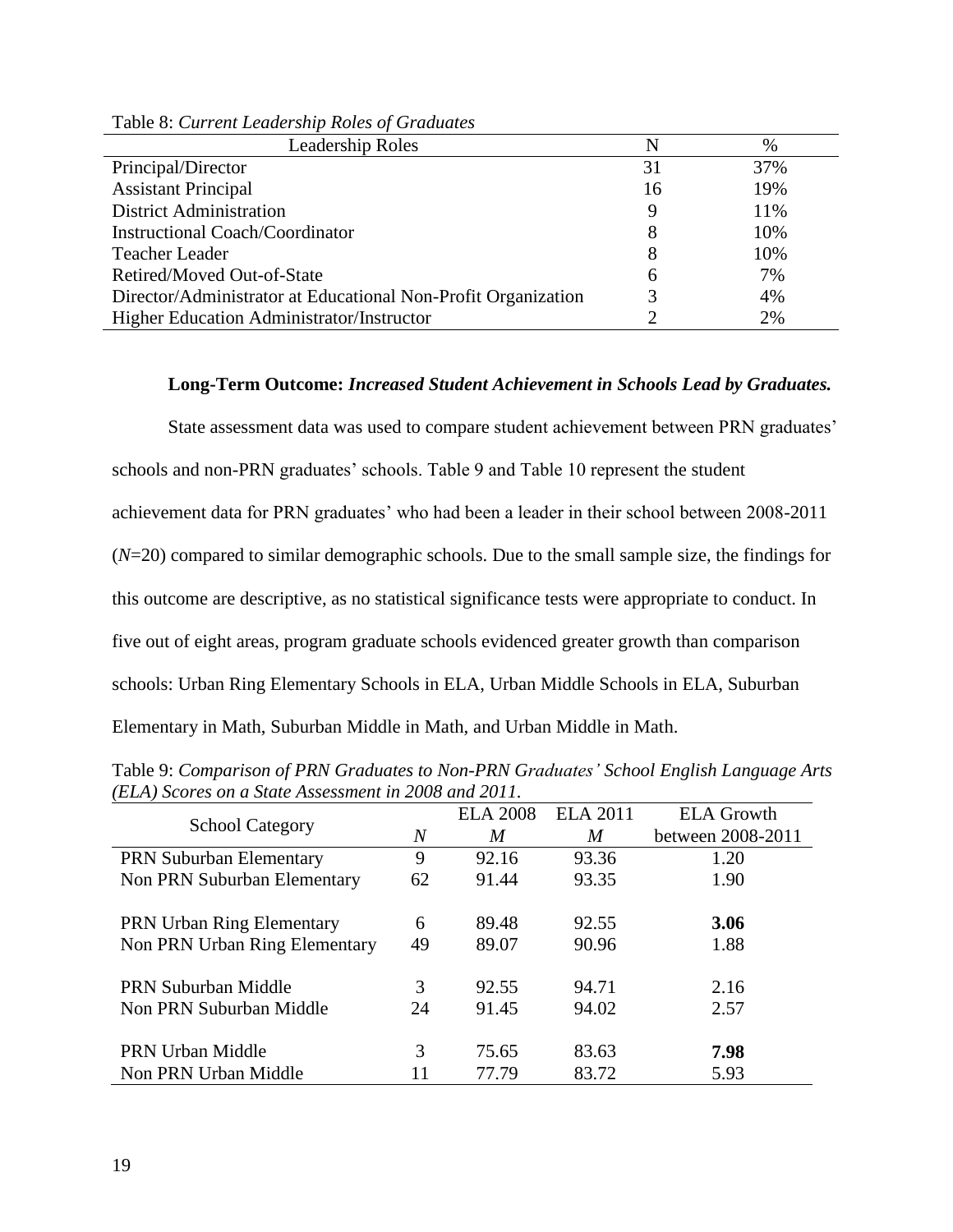|                                  |    | <b>Math 2008</b> | <b>Math 2011</b> | Math Growth       |
|----------------------------------|----|------------------|------------------|-------------------|
| <b>School Category</b>           | N  | M                | M                | between 2008-2011 |
| <b>PRN Suburban Elementary</b>   | 9  | 90.71            | 92.99            | 2.28              |
| Non PRN Suburban Elementary      | 62 | 89.31            | 91.45            | 2.14              |
|                                  |    |                  |                  |                   |
| <b>PRN Urban Ring Elementary</b> | 6  | 84.76            | 86.40            | 1.64              |
| Non PRN Urban Ring Elementary    | 49 | 84.02            | 85.70            | 1.68              |
| <b>PRN Suburban Middle</b>       | 3  | 88.22            | 90.93            | 2.71              |
| Non PRN Suburban Middle          | 24 | 87.51            | 89.44            | 1.93              |
| <b>PRN Urban Middle</b>          | 3  | 63.63            | 72.97            | 9.33              |
|                                  |    |                  |                  |                   |
| Non PRN Urban Middle             | 11 | 70.30            | 72.70            | 2.40              |

Table 10: *Comparison of PRN Graduates to Non-PRN Graduates' School Math Scores on a State Assessment in 2008 and 2011.*

# **Phase II Findings from Focus Group**

Phase II findings are reported according to the inter-related elements known to affect participants' engagement and satisfaction with the program. Results are presented in the participants' own words, capitalizing on the stories, details, and multiple realities that were expressed in interactive discussions during the focus group session. The five key themes that emerged from the findings are presented.

# **Theme #1** *Making Hard Decisions and Bringing People Along!:* **Residency**

**Experiences, Challenges and Rewards.** Participants shared detailed accounts of their residency placements. Most participants described the situations that arose as instances where they could see the direct relationship between what they learned in the program and their ability to navigate difficult situations 'on the job':

- "You start the program with certain knowledge and readings and a certain picture in your head about what you are going to do in your residency, and then things happen that change that picture... and you look back and say, 'Gee! I thought I was going to do one thing and I ended up doing another and its really ok!"
- "You take what you learn in the program and you try to help people become aware of their biases – how they are not being equitable, and you start pushing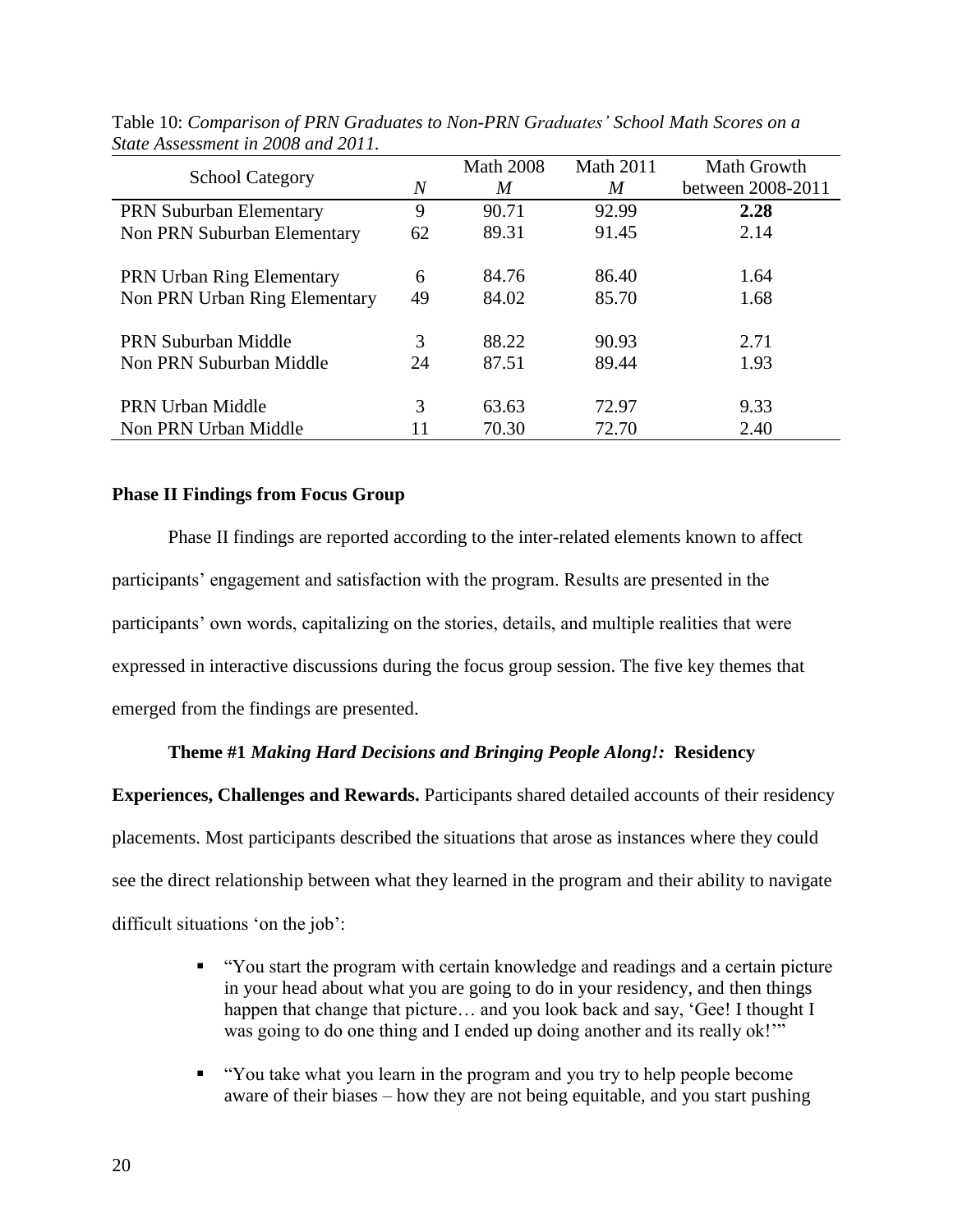those things as a leader … and you start to see that people were afraid to own those biases… but you eventually see the fruits of your efforts…"

Participants also described the challenges of their residency experiences. Most graduates found that finding the balance between two jobs, plus the program, plus their personal lives, was an enormous obstacle to overcome; as one participant expressed, "I think that one of the things that was just so hard was balancing two jobs… and not letting either one suffer…". Equally challenging was 'finding one's place', or trying to envision oneself in a leadership role different from prior positions or experience. One PRN graduate described the duality as "What hat are you wearing? What alliances are you honoring?", followed by her later conclusion that "…now that I look back at it, it did prepare me for the eventual break from the past into a new leadership role."

A common sentiment was learning how to make the difficult decisions, especially when one's role had shifted within a community in which they had long resided:

- "At the end of the day, when hard decisions needed to be made and hard conversations needed to happen, you look towards the goal: you look towards the mission of your school and your vision and that is compelling…"
- "I came into the leadership role from the perspective as a classroom teacher and it wasn't quite as easy as I thought. You see things from multiple perspectives all of a sudden, and then you realize what leadership is like, what it's like to be in the classroom, and you marry the two together… to be an effective leader of children, of teachers, and of colleagues."

# **Theme #2** *Walking a Fine Line – Finding the Balance:* **Mentor Relationships.** As one

participant stated, "The mentor relationship is complicated!". Communication between and among participants and their mentors played a vital role in the development of each individual as a professional, a leader, and a contributing member of their educational settings. Conversely, participants described the numerous challenges that accompanied the substantial benefits of working with their mentors. As another participant stated, "these mentors are grooming you to be their next assistant, so they have a vested interest in your success… they don't want you to look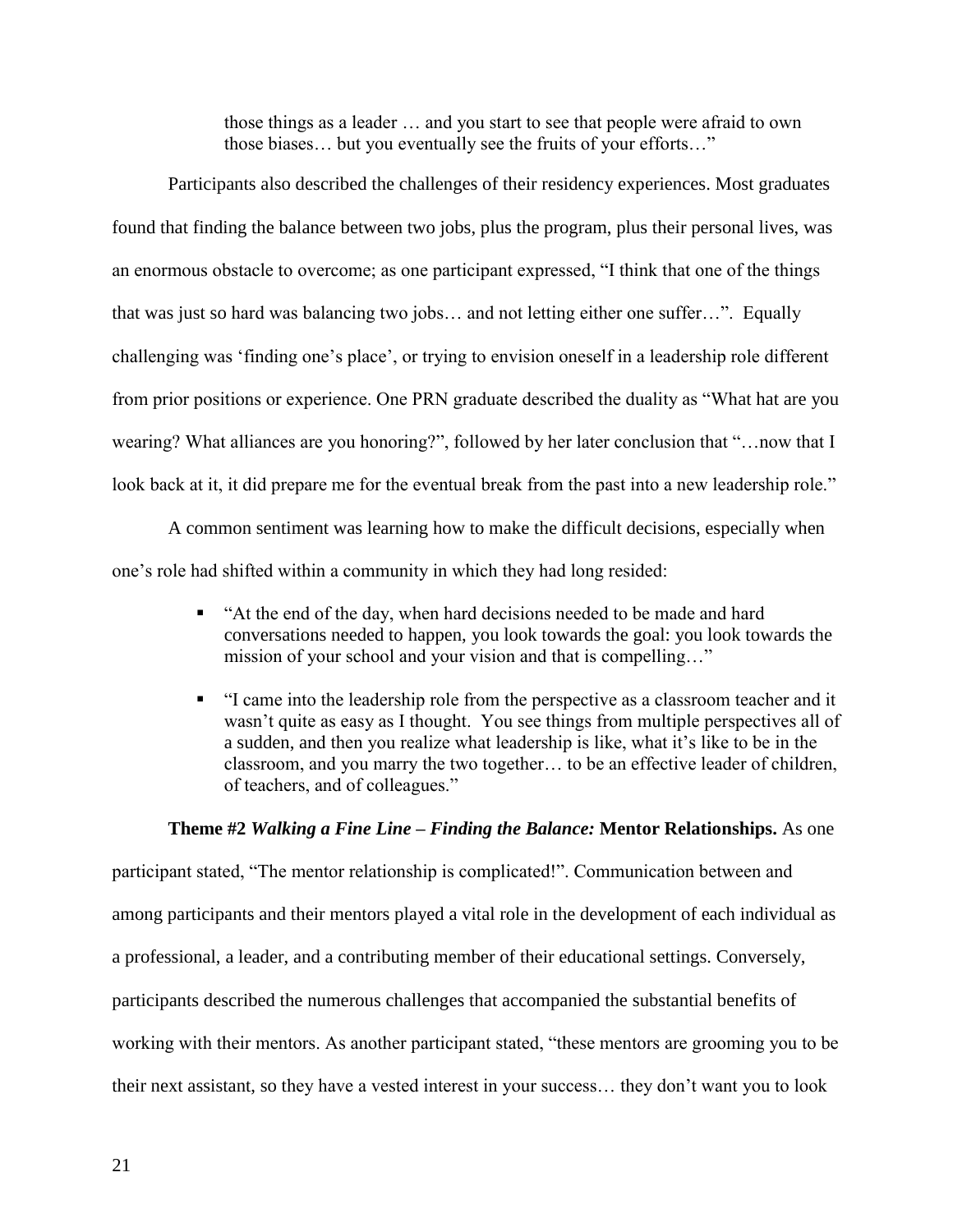foolish, so their investment involves being careful about what you do or don't do while you are there…".

While working with mentors created important professional opportunities for each participant, these relationships also generated tensions over power and control, embedded in the experiential learning that occurred. Participants acknowledged the need to learn by doing, and they admitted that the opportunity to assume a leadership role was sometimes difficult, depending on the mentor. As one PRN graduate expressed, "you would start to facilitate a discussion with a parent, and then you would be stepped on, and suddenly you were no longer facilitating the discussion…". A range of sentiments about these control issues included the following sentiments:

- "I remember one of the questions during our interview, when they were asking us about the partnership… and my mentor was asked, directly, whether they could 'let go of control?' and my mentor honestly expressed his concern by saying 'it's going to be a challenge!'"
- "We had a lot of difficult conversations about the experiences I needed to have, and there was talk… 'oh, yes! I will let you have more control', but it never came to pass…"
- "I saw how my mentor struggled with control and I realized that if I had someone under me, working in this way, I am not sure I would be able to let go and allow someone else to run that conference or talk to that parent…"

This struggle brought with it a greater sense of self-awareness, for both parties:

 "The flip side of this experience is that the mentors have the opportunity to learn just as much as the aspiring principals… if they let themselves learn. If they are willing to open up and let learning take place…a kind of double-edge sword that would be difficult for any of us"

The conversation about mentor relationships, both positive and negative, generated discussion about the options for improving that piece of the PRN experience. Several participants advocated for 'multiple mentors' or a different screening process for mentors; as one participant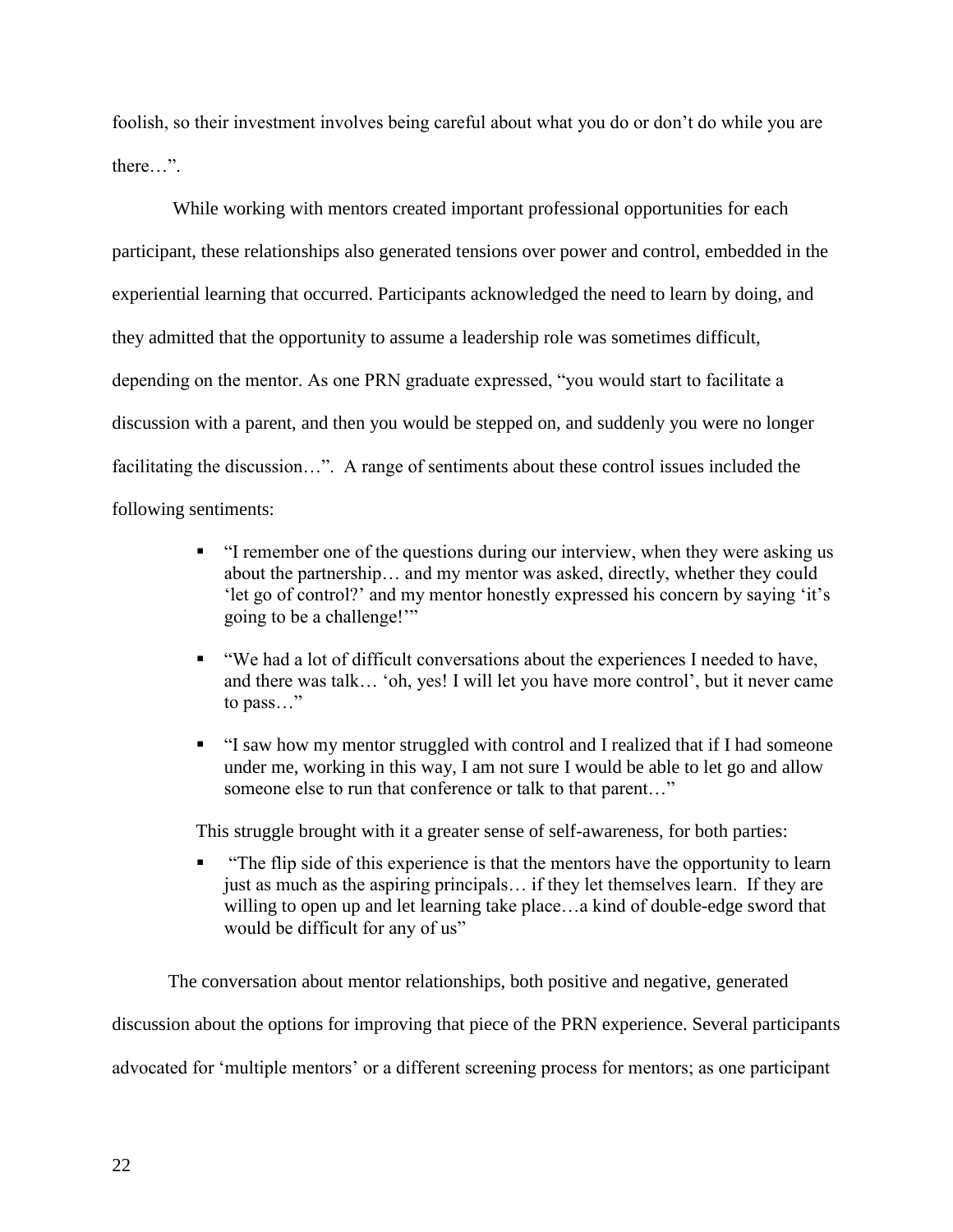noted, "…there is a lot to be said for having multiple mentors, multiple viewpoints on how to manage situations and assume leadership":

- "It is complicated and I know this is an intense program but the idea that you are learning from just one person, and that somehow you are locked into one set of ideas… well, that may not be the best option?"
- "Why couldn't mentorship come from different sources, by having several mentors?"
- "I think having multiple mentors was what ended up happening to me naturally, just because of my situation… and I learned a lot, sometimes different things, from both of them…"

Participants transitioned from this concept of having several mentors to the focus on how to

conduct screening of potential mentors, and offered the following recommendations:

- "I would recommend that just as the aspiring principal needs to go through the screening process, so should the mentors… they are principals in schools and are under a lot of pressure…There should be a sense of what the relationship absolutely must involve and what is really needed for true mentorship…"
- "Maybe someone in a different school or a different role can balance what you are already doing with your mentor to add to what you are learning… and the principals, as mentors, have so many demands on their time that to expect them to provide all the knowledge and experience you need may be unrealistic?"

# **Theme #3** *Focused Hard Work and Reflection!:* **PRN Program Components.** The

majority of participants indicated that while they spent considerable time either in class or in

preparing for class, the value of the total experience could not be over-stated. The intentional

program design, which incorporated projects, papers, reflection, and presentations, comprised

just a few of the important elements of this experience:

- "One of the special things about the program is that it is individualized, based on who you are and where you are and the needs of the school and district you represent…it is one of the greatest benefits of the program!"
- "The specifics of the program, the papers, the tools, the learning devices, the portfolios… we could extract data from the schools and apply what we had learned… it was immediately transferable!"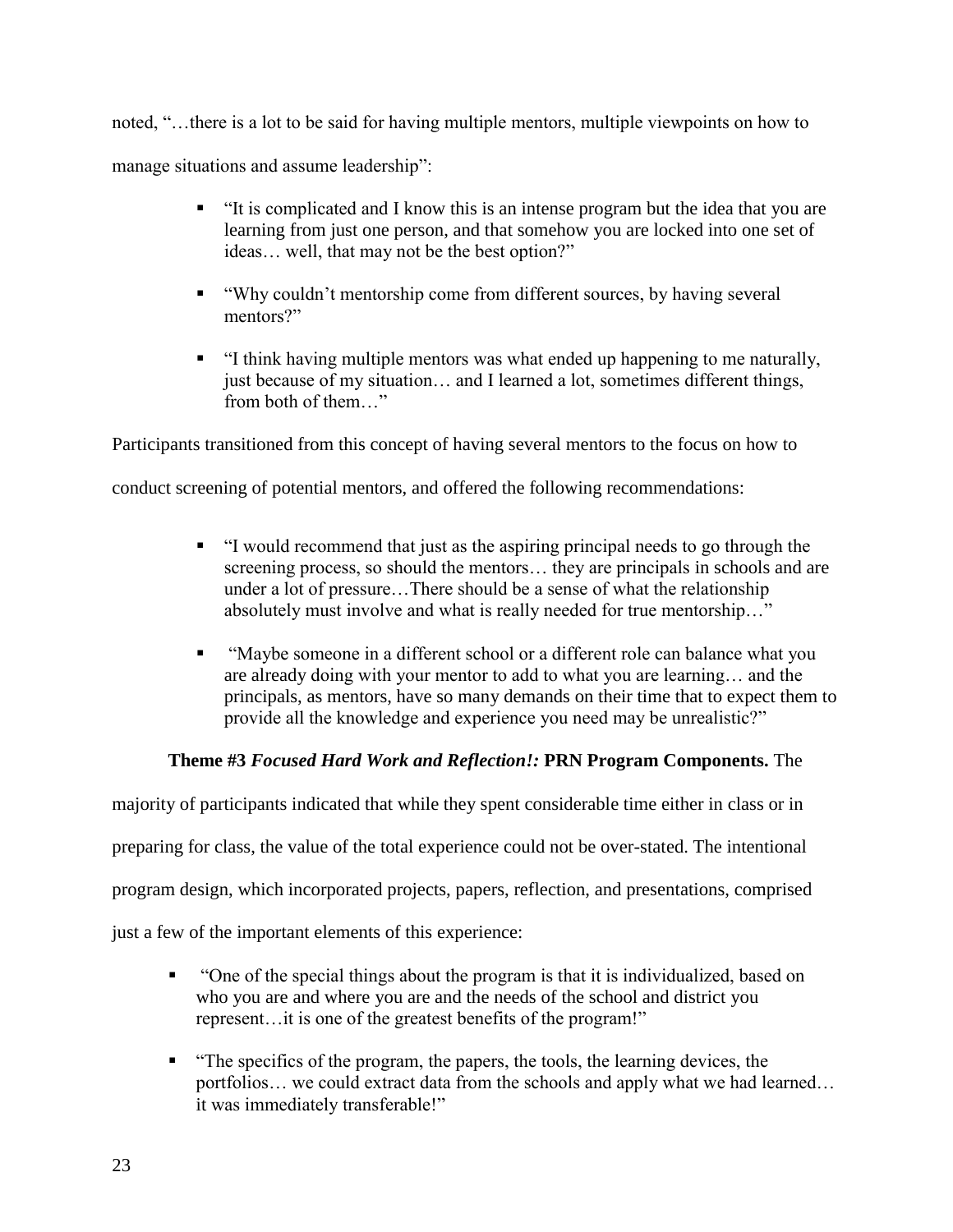$\blacksquare$  "In a way, it is still an obstacle for me... trying to move something or use what I learned in PRN, to increase equitable outcomes… having people realize their own influence in that perspective and realizing that people are afraid to own 'equity' and that their role is to recognize that they can influence and lead that effort…"

These sentiments mirror most of the comments offered during the discussion, to include

a significant element focused on personal reflection:

- "One of the biggest pieces of the program that I took away with me was the need for reflection.... Reflection, reflection, reflection! It has taught me to take the time to stop and think, so that when something happens, I need to process and not just default, go to the typical reaction…"
- " "Reflection is a huge piece of this program. I think as educators we often go, go, go – and we don't stop to take the time to think about what was happening. Leadership requires that reflection and the program taught you that…"

Another significant piece of the PRN program was the immersion in the leadership

standards, which participants acknowledged as an important element in their learning process:

- "…getting really grounded in the leadership standards and the true meaning behind those standards, impacted everything you did in school…"
- "Focusing on the standards in this program really grounded me, really made me pay attention to what was critical and important in my role as a leader"

Participants discussed the value of the vision paper assignment, which they prepared at

the beginning of the PRN process:

- "Early in the program you write down your vision in a paper, and when you look at the guidelines, and you try to outline your vision you say 'huh?, what?', but then you get it down on paper and you look at your final product and you say … Wow!"
- "My vision paper was different, I think I came with a set of assumptions... this is what I felt education was about. But I was looking through the eyes of a parent, and after I had gone through the PRN, had the experience, done the research, had the discussions, I looked at what I wrote and… oh, my gosh! My vision was so different than what I initially thought and I realized that I had grown up!"

Another important component was the experience of the cohort as a learning community: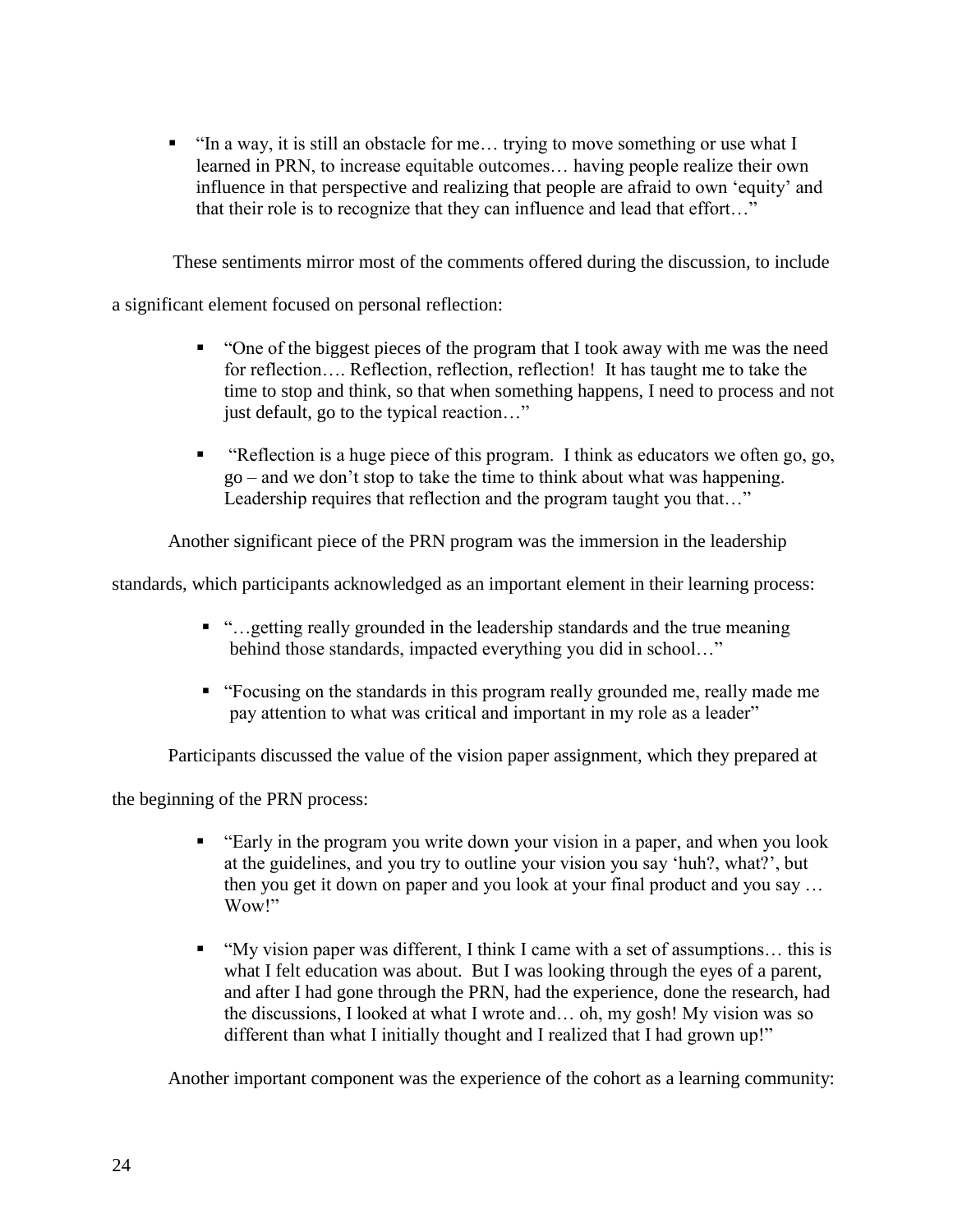- "I remember thinking at the time, when we were going through the exhibitions and getting our portfolios ready, that there was wonderful value in seeing this all together… and I was dying for the opportunity to have time one day when we would all meet and just sit around a table and talk about the material we shared and learned from…"
- "The professional learning communities that formed in our peer group and then going back to school during that year, trying to apply what we learned… it was significant"

The overarching sentiments, however, were expressed in how hard the work was and how

gratifying the program experience was for each individual:

- "I came into this program saying to myself..'how hard can it be?', but …its complete immersion! Focused hard work!"
- "For me, it was the structure of the program, the projects, the way we would read something and reflect on it, and have a concentrated amount of time to apply those concepts… and it was through the application that you could see the big picture. The learning-by-doing had the biggest impact on me and that came from the structure of the program."
- "What happens to you during the process is that you look back and think about the various barriers and you realize that the program helped you get through it…"

Participants indicated a high level of satisfaction with the design of the program, directed towards building capacity for 'leading for equity'; their perceptions of the value of this program was viewed as integral to their satisfaction with their experience, overall. As one participant summed it up, "I did not know what to expect, and I was so quickly moved into the program... but once I got over the 'shock', I felt so empowered when I came back out!"

# **Theme #4** *A Special Kinship and Built-in Empathy:* **Cohort Interactions and**

**Experiences.** Participants were not haphazard in their allotment of time; they quickly learned that time management was an essential ingredient to their success, both academically and professionally. Part of that management was linked with their cohort relationships, the ways in which they shared the experience and worked together. Many found that their peer-to-peer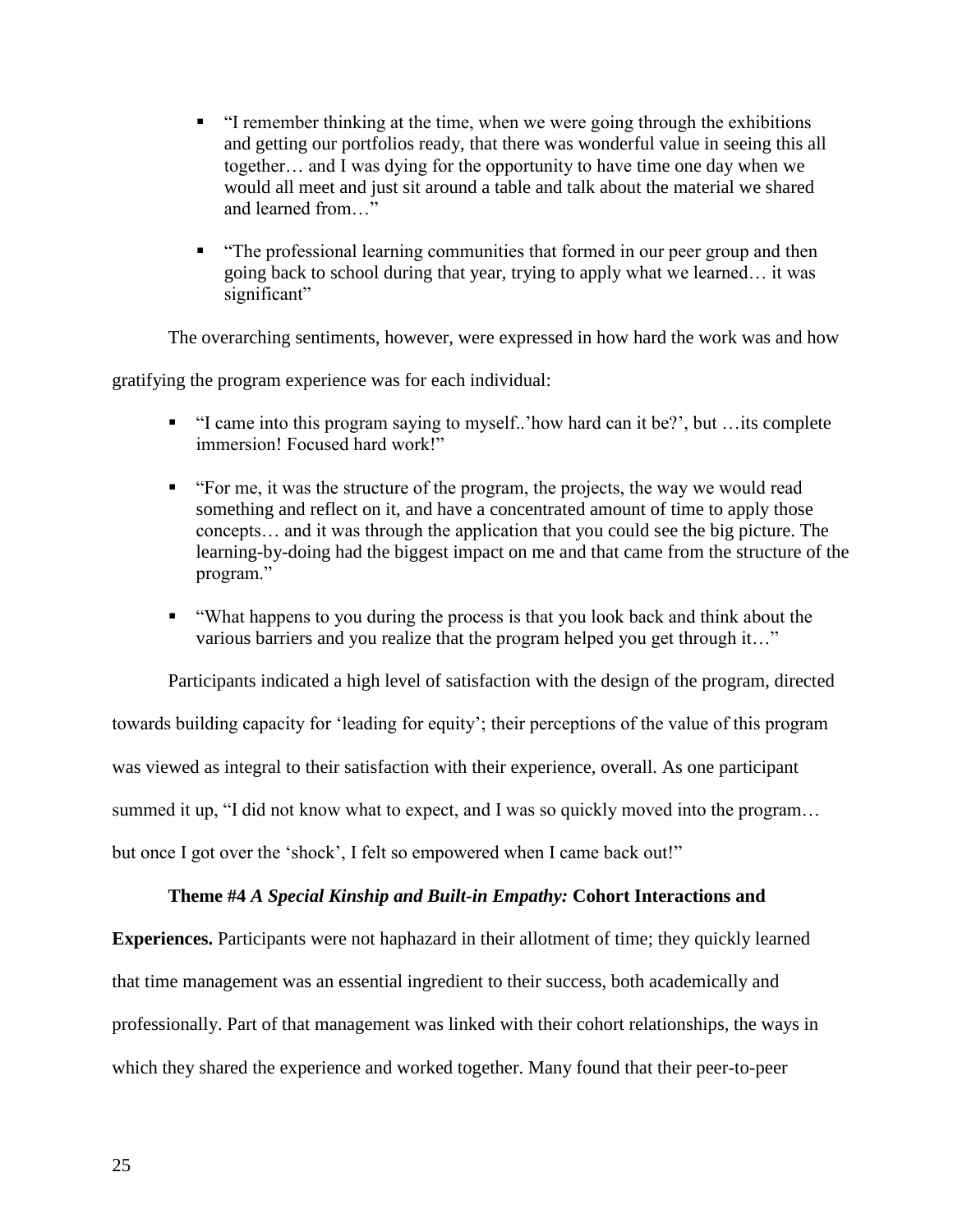interactions formed the basis for their satisfaction with the experience, finding empathy and camaraderie in each other; the findings here suggest that these individuals intuitively set aside time for interactions with each other. As mentioned earlier, participants identified the cohort experience as connected to the development of a professional learning community, a special network of colleagues:

- "We had a very close cohort, you gain such a kinship … it's like going through the birth of your children and its intensive… you laugh, you cry, together you support one another and it is all encompassing…. And then it is done! You intend to stay connected, but it is so hard… I miss them all!"
- "We all came from such different places, and I crave that comradeship and I went to the Equity Institute last year just to connect with people again and feel that same feeling…"
- "Having the close cohort connection was like built-in empathy..."

As one participant indicated, while others agreed, the transition of classmates to colleagues to friends during the program was a meaningful benefit. As she noted, "…I might want somebody to talk to as I move ahead, and we all had each other to share things with… I remember [the program director] coaching us to do that, once you leave here, seek each other or a group that is going to help you down the road, problem solving and seeking advice…"

### **Theme #5** *Strengthening a Strong Program***: Recommendations for Program**

**Modifications and Improvements.** Participants were quick to praise the program and their experiences; suggestions and recommendations were provided in the context of how to strengthen an already strong and vibrant program. As one participant stated, "…there are so many PRN graduates, there's a voice, a strong voice, and collectively we should be able to support the program going forward and provide a network for [the program director] and the program development…".

Specific program recommendations included the following ideas:

26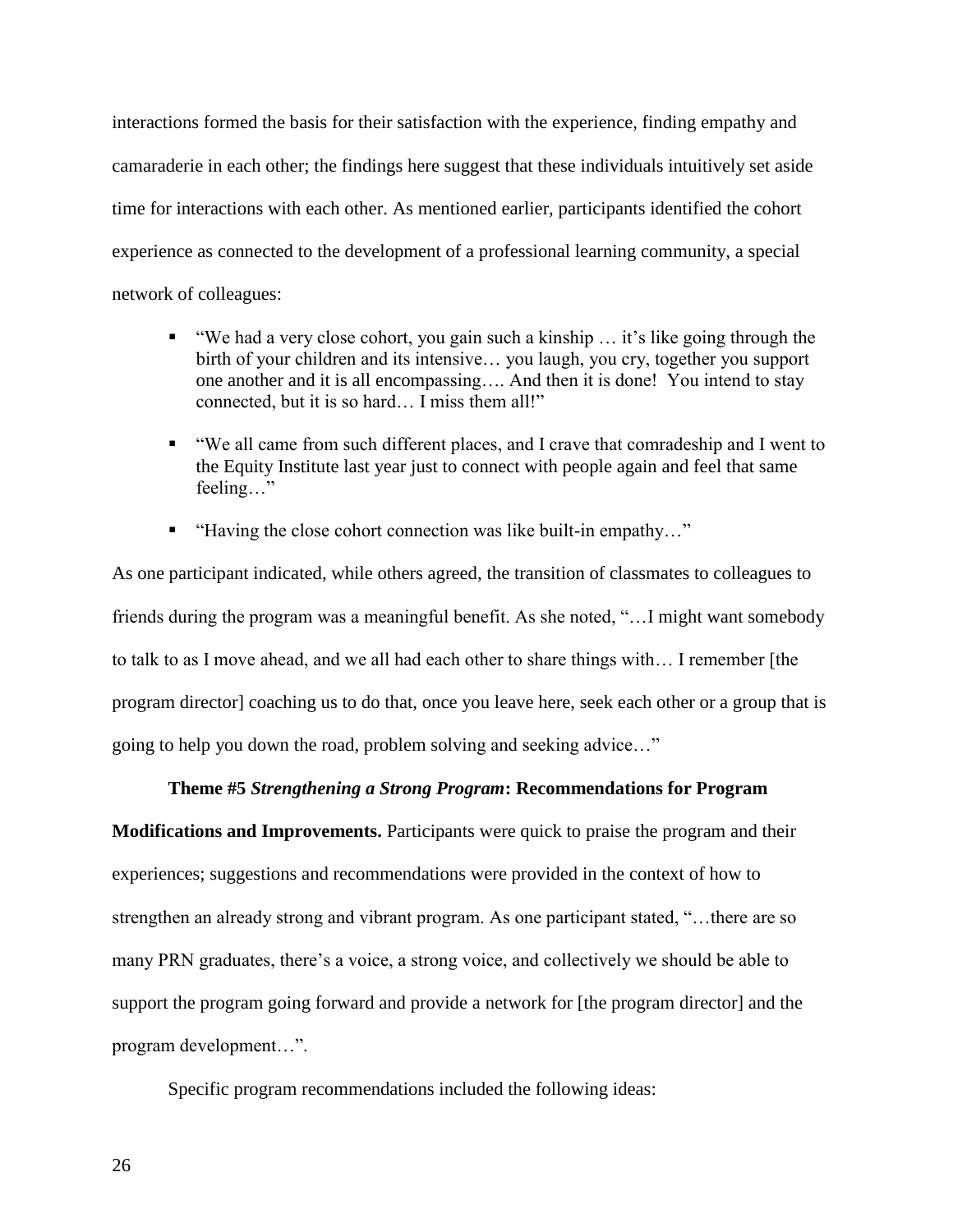- Screening process for mentors
- **Multiple mentors to broaden participants' experience**
- **PRN** grads as mentors for PRN students
- Support group after graduation
- Alumni network expanded
- Ongoing professional development
- Networking opportunities for graduates

Finally, there was consensus around the sentiment that the PRN had been more than an

educational experience for participants; it had been transformational. Participants expressed a

range of emotions regarding their overall PRN experience:

- "When you are immersed in the program we would cry together or complain and ask why we had to do something, and then… you look back and you make those benchmarks and achieve those accomplishments and you say Oh!! Now I get it, now I know why we did that ... Trust the program! It's rigorous but so valuable..."
- "The process, for me, was truly transformational. I think it is just so moving when you are going through something where you have to stand up in front of your colleagues and state what you believe… and I started to cry and could not stop crying… actually, it was part of the transformation, the growing, being really honest about what you believe. It brought it all together for me!"
- "It was a wonderful experience, really life transforming! I think even career transforming, for me, and yeah… the integrity of the program is solid but there are always things that can be improved. But I am very, very proud to be a graduate of the PRN and I look to [the program director] and the way she structured it and the way she ran it, with all her pressures, and she did an exceptional job!"

# **Conclusions and Implications**

# **A Strong Program**

The results from Phase I of the study demonstrate that the program is achieving strong

results in regards to participant performance, growth, completion, and attainment of post-

graduate leadership roles. Further, the survey results indicate that participants feel that nearly all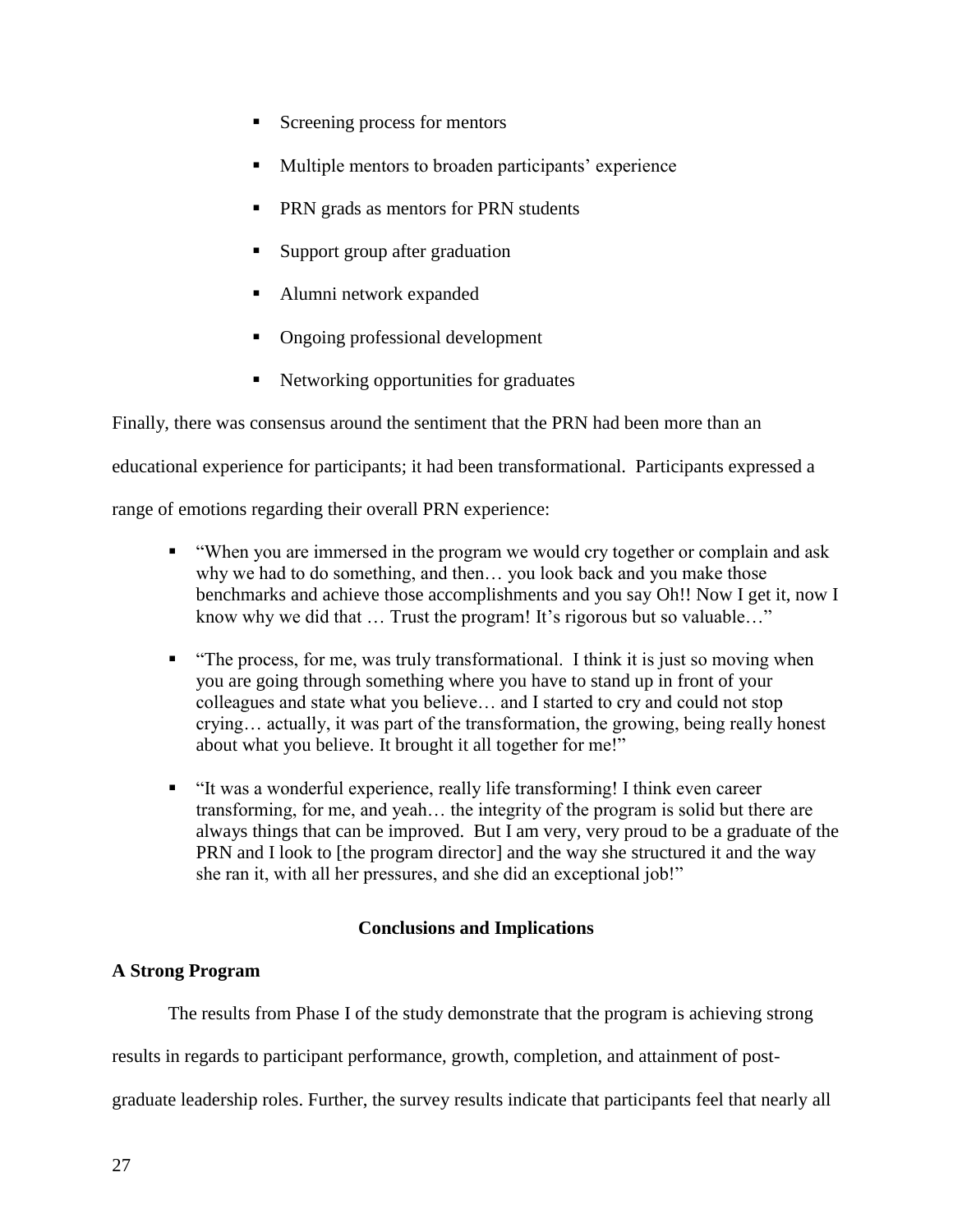program experiences had a considerable or great impact on their ability to lead change, and this has been relatively consistent over the 12 years of implementation. Phase II results from the focus group concur with the Phase I results that suggest the program is high quality. While focus group participants offered suggestions for improvement of the program, many of the comments and themes reflect that the overall perception was that the program was highly effective in preparing them for their leadership roles.

#### **Interconnected and Coherent Equity-Focused Program**

The focus group findings revealed that the structure of the program, combined with the residency experience, provide a comprehensive and transformational experience for participants. As one participant said, "It was a wonderful experience, really life transforming...even career transforming." The degree to which graduates rated the PRN experiences all fairly high on the *PRN Graduate Survey* also indicates that they feel the structure, curriculum, and pedagogy of the program are interconnected and provide a coherent learning process. Results suggest that participants recognized that a major focus of the program is on preparing equity-oriented leaders. Further, focus group participants did not see this focus as isolated or discrete, rather it was deeply integrated into all their learning experiences.

#### **Mentoring**

A cornerstone of the program is the intensive residency experience with a mentor. This can be seen in how high both of these experiences are rated in the *PRN Graduate Survey* results. The intensity of the experience and the relationship lead to powerful learning, and can lead to challenges. The written mentor feedback identified enriching experiences, like the professional development with the cohort and the learning plan, and the challenges they faced, mostly around time and a sense of community with the group. Focus group participants offered specific and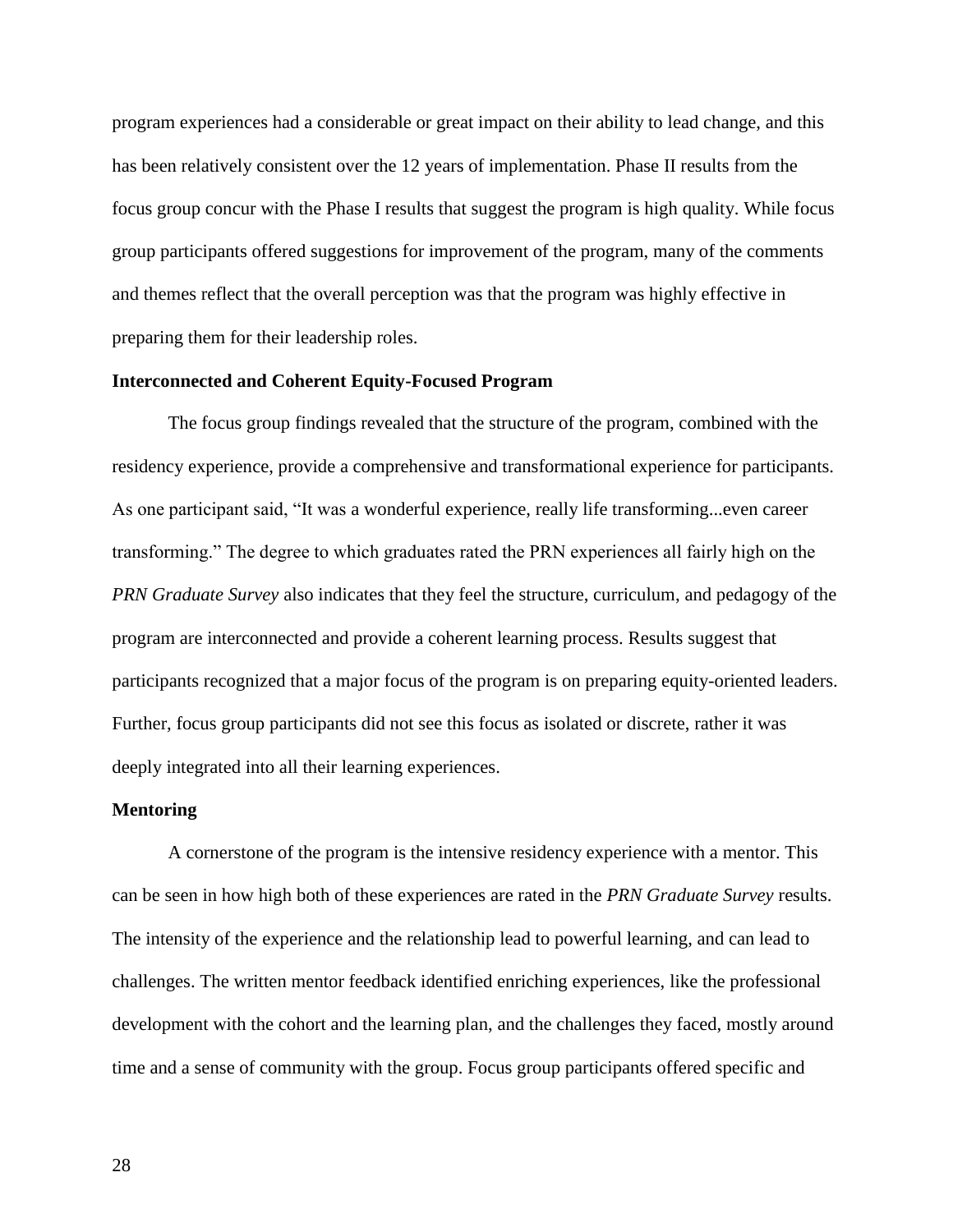practical suggestions for program modifications to improve the mentoring component. Additional study by the PRN in these areas is strongly suggested, particularly regarding the idea of using multiple mentors and using PRN graduates as possible mentors.

#### **Cycle of Inquiry and Modeling**

The Theory of Action/Evaluation Framework designed at the onset of the study was used to develop an ongoing cycle of inquiry to improve the PRN program. PRN staff used the data collected to measure the Enabling Outcomes at the mid-point of the year to make mid-course corrections and at the end of the year to make improvements for the 2012/13 school year. The PRN staff also compiled the data from this evaluation into a data dashboard that was presented to the Center for Leadership and Educational Equity (CLEE) Board of Directors as a tool to track progress of the PRN toward achieving the outcomes described in the TOA/Evaluation Framework. This process will happen each year as new data is available so that trends can be analyzed and so that the CLEE Board can use the data to inform decisions around providing resources and seeking funding. Continuing the cycle of inquiry using the TOA/Evaluation Framework developed in this study will be essential in order to monitor important outcomes and to improve the PRN.

There is evidence from the mentors' written feedback and the graduates' focus group results that participants have found multiple ways to use learning experiences modeled by PRN staff back in their school communities. The use of an ongoing cycle of inquiry designed through this study can be shared with participants as a way to model this important leadership practice to move an organization further toward a compelling vision of success and achievement.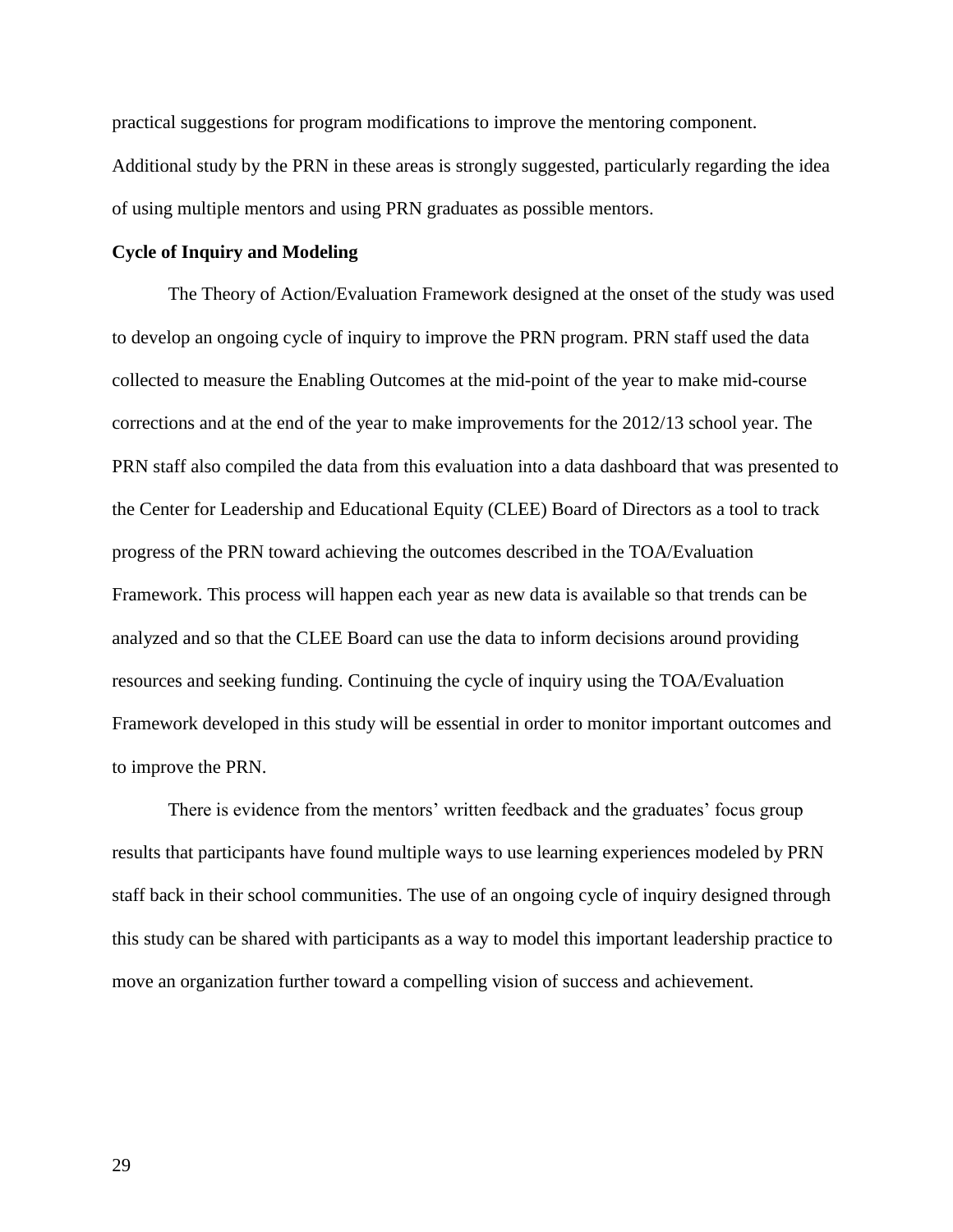#### **References**

- Braun, D., Gable, R., Kite, S. (2011a). Situated in a community of practice: Leadership preparation practices to support leadership in K-8 schools. *The International Journal of Educational Leadership Preparation. 6*(1). Retrieved from the Connexions: <http://cnx.org/content/m36634/1.4/>
- Braun, D., Gable, R., & Kite, S. (2011b). Relationship Among Essential Leadership Preparation Practices and Leader, School, and Student Outcomes in K-8 Schools. *The International Journal of Educational Leadership Preparation. 6*(2). Retrieved from the Connexions: <http://cnx.org/content/m38583/1.4/>
- Darling-Hammond, L., LaPointe, M., Meyerson, D., Orr, M. T., & Cohen, C. (2007). *Preparing school leaders for a changing world: Lessons from exemplary leadership development programs*. Retrieved from Stanford Educational Leadership, Stanford University: http://seli.stanford.edu/research/sls.htm
- Davis, S., Darling-Hammond, L., LaPoint, M., & Meyerson, D. (2005). *School leadership study: Developing successful principals.* Retrieved from Stanford Educational Leadership, Stanford University: http://seli.stanford.edu/research/sls.htm
- Elmore, R. (1999). Building a new structure for school leadership. *American Educator, 23*(4), 6- 13.
- Hart, A. W., & Pounder, D. G. (1999). Reinventing preparation programs: A decade of activity. In J. Murphy & P. B. Forsyth (eds.). *Educational administration: A decade of reform* (pp. 115-151). Thousand Oaks, CA: Corwin Press.
- Jackson, B. L., & Kelley, C. (2002). Exceptional and innovative programs in educational leadership. *Educational Administration Quarterly*, *38*(2), 192-212.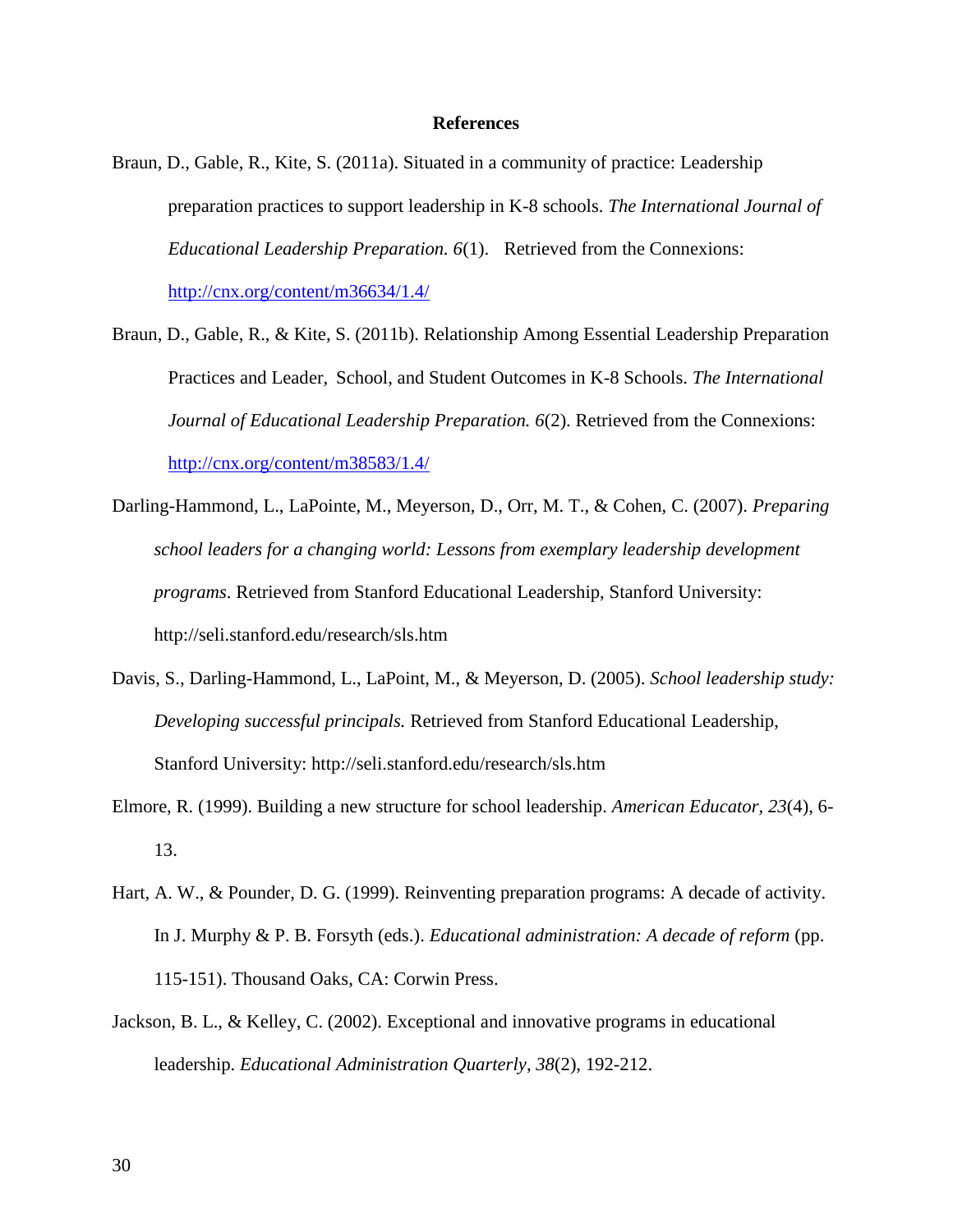- Hart, A. W., & Pounder, D. G. (1999). Reinventing preparation programs: A decade of activity. In J. Murphy & P. B. Forsyth (eds.). *Educational administration: A decade of reform* (pp. 115-151). Thousand Oaks, CA: Corwin Press.
- Krueger, R. A., & Casey, M. (2009). *Focus groups: A practical guide for applied research*. (4<sup>th</sup> ed.). Los Angeles, CA: Sage.
- LaPoint, M., Meyerson, D., & Darling-Hammond, L. (2005). *Preparing and supporting principals for effective leadership: Early findings from Stanford's School Leadership Study.* Retrieved from Stanford Educational Leadership, Stanford University: http://seli.stanford.edu/research/sls.htm
- Lauder, A. (2000). The new look in principal preparation programs. *NASSP Bulletin, 84*(617).
- Leithwood, K., & Jantzi, D. (1996). Preparing school leaders: What works? *Journal of School Leadership*, *6*(3), 316-42.
- Leithwood, K., Seashore Louis, K., Anderson, S., & Wahlstrom, K. (2004). *Review of research: How leadership influences student learning*. Retrieved from the Wallace Foundation: <http://www.wallacefoundation.org/.../0/ReviewofResearchLearningFromLeadership.pdf>

Lincoln, Y. S., & Guba, E. G. (1985). *Naturalistic inquiry*. Newbury Park, CA: Sage.

- Love, N. (2009). *Using data to improve learning for all: A Collaborative inquiry approach.*  Thousand Oaks, CA: Corwin Press.
- Marks, H. M., & Printy, S. M. (2003). Principal leadership and school performance: An integration of transformational and instructional leadership. *Educational Administration Quarterly 39*(3), 370-397.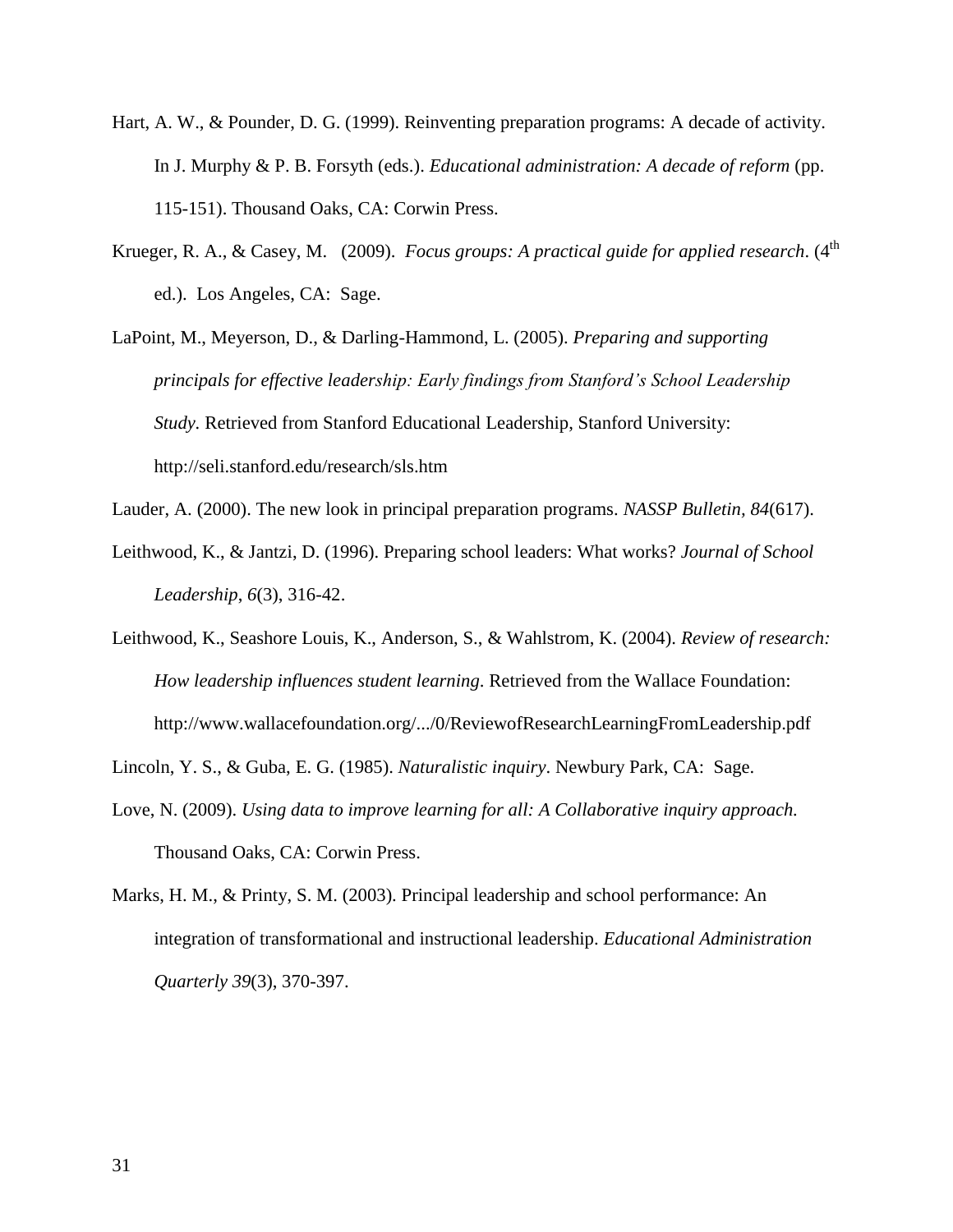- McCarthy, M. (1999). The evolution of educational leadership preparation programs. In J. Murphy and K. S. Louis (eds.). *Handbook of research on educational administration* (pp 119-139). San Francisco, CA: Jossey-Bass.
- Miles, M. B., & Huberman, A. M. (1994). *Qualitative data analysis: An expanded sourcebook*.  $(2<sup>nd</sup>$  ed.). Thousand Oaks, CA: Sage.
- Milstein, M. M., & Krueger, J. A. (1997). Improving educational administration preparation programs: What we have learned over the past decade. *Peabody Journal of Education, 72*(2), 100-116.
- Murphy, J. (1993). Alternative Designs: New directions. In J. Murphy (Ed.) *Preparing tomorrow's school leaders: Alternative designs* (pp. 225-253). University Park, PA: University Council for Educational Administration, Inc.
- Murphy, J. (Ed.). (1999). *Preparing tomorrow's school leaders: Alternative designs*. University Park, PA: University Council for Educational Administration, Inc.
- Orr, M. (2006). Educating leaders for tomorrow: Mapping innovation in leadership preparation in our nation's schools of education. *Phi Delta Kappan 87*(7), 492-499.
- Patton, M. Q. (1997). *Qualitative research and evaluation methods.* (3rd ed.). Thousand Oaks, CA: Sage.
- Patton, M. Q. (2002). *Utilization-focused evaluation.* (3rd ed.). Thousand Oaks, CA: Sage.
- Rhode Island Department of Education (RIDE). (2012). Retrieved from Rhode Island Department of Education: http://www.ride.ri.gov/default.aspx
- Ross, J.A., & Berger, M.J. (2009). Equity and leadership: Research-based strategies for school leaders. *School Leadership and Management*, *29*(5).